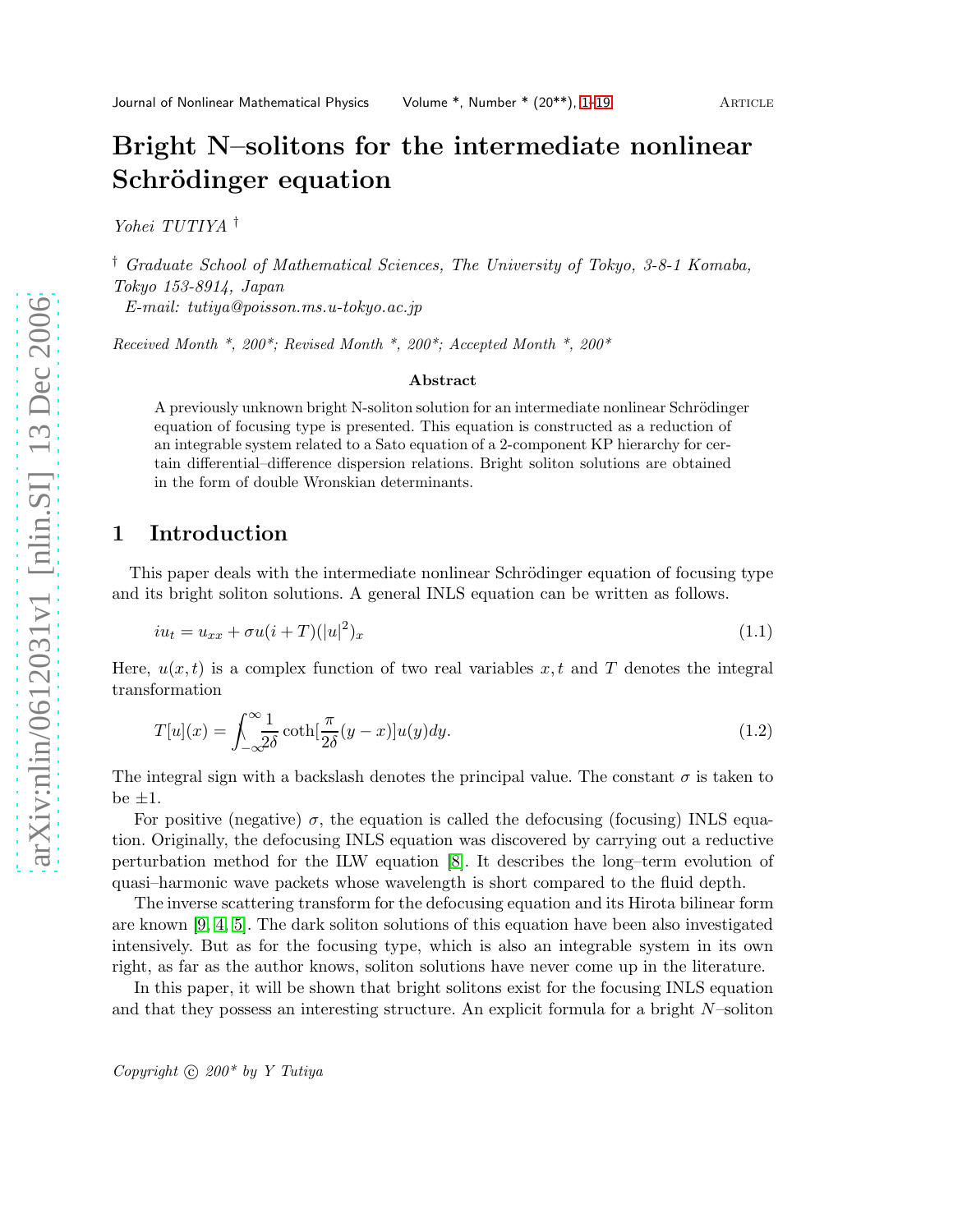solution for this INLS equation will be presented. Our framework is basically a Sato description of the 2-component KP hierarchy [\[10\]](#page-18-5), starting however from special differential– difference dispersion relations. Being related to the 2–component KP hierarchy, the solutions of the resulting equations are automatically written as double Wronskians. This is one of the merits of this approach because it is generally a hard task to write N-soliton solutions in simple forms such as determinants.

Moreover, it is worth pointing out that the present situation runs parallel to the case of the NLS equation, for which it is known that the focusing NLS equation possesses bright soliton solutions of the double Wronskian type and, in contrast, the defocusing NLS equation possesses dark soliton solutions. In fact, when the constant  $\delta$  in [\(1.1\)](#page-0-0) is regarded as a deformation parameter for the equation, the NLS equation is recovered in the limit  $\delta \to 0$ .

In particular, for small  $\delta$ , the integral operator T can be expanded as  $T = -\frac{1}{\delta}$  $\frac{1}{\delta}\partial^{-1}$  + δ  $\frac{\delta}{3}\partial + o(\delta^3)$ , and hence [\(1.1\)](#page-0-0) can be written in the following form.

$$
iu_t = u_{xx} + \sigma u \left( -\frac{1}{\delta} + i\partial + \frac{\delta}{3}\partial^2 + \cdots \right) |u|^2
$$
\n(1.3)

Thus, by setting  $U = u/\sqrt{2\delta}$  and  $\sigma = -1$ , the focusing nonlinear Schrödinger equation

$$
iU_t = U_{xx} + 2U|U|^2
$$
\n(1.4)

appears in the limit  $\delta = 0$ . It will be shown later on that the bright soliton solutions for the INLS equation carry over to those of the NLS equation in this limit. This, in the author's point of view, justifies the use of the name "INLS" for the general equation [\(1.1\)](#page-0-0).

When discussing nonlocal soliton equations, one usually changes them first to differential– difference forms and treats them at that level. When one obtains a solution for the differential–difference system however, it is always problematic whether it is still a solution of the original nonlocal system. This problem often requires imposing certain analyticity conditions on the solutions, conditions which are highly nontrivial. As will be seen, the INLS equation is no exception.

The structure of this paper is as follows. In section 2, the INLS equation is decoupled into a certain differential–difference form. In section 3, its linear problem is introduced. Next, it will be shown how to adapt Sato theory to differential–difference dispersion relations and a system of nonlinear evolution equations of Davey–Stewartson type is obtained. In section 4, this system is reduced to the INLS equation in decoupled form and its  $N$ soliton solutions are presented. In section 5, it will be shown that these solutions are proper not only for the decoupled system but also the original nonlocal equation.

### 2 Decoupling the INLS equation

The method that will be used to decouple the equation [\(1.1\)](#page-0-0) into a differential–difference form owes largely to the properties of the integral transform [\(1.2\)](#page-0-1) presented below [\[11,](#page-18-6) [2\]](#page-18-7). As these are well-known facts, we shall skip the proofs.

<span id="page-1-0"></span>Property 1. *Let* f(y) *be a real function, define* F(z) *as the integral*

$$
F(z) := \int_{-\infty}^{\infty} \frac{1}{2\delta} \coth\left[\frac{\pi}{2\delta}(y-z)\right] f(y) dy.
$$
 (2.1)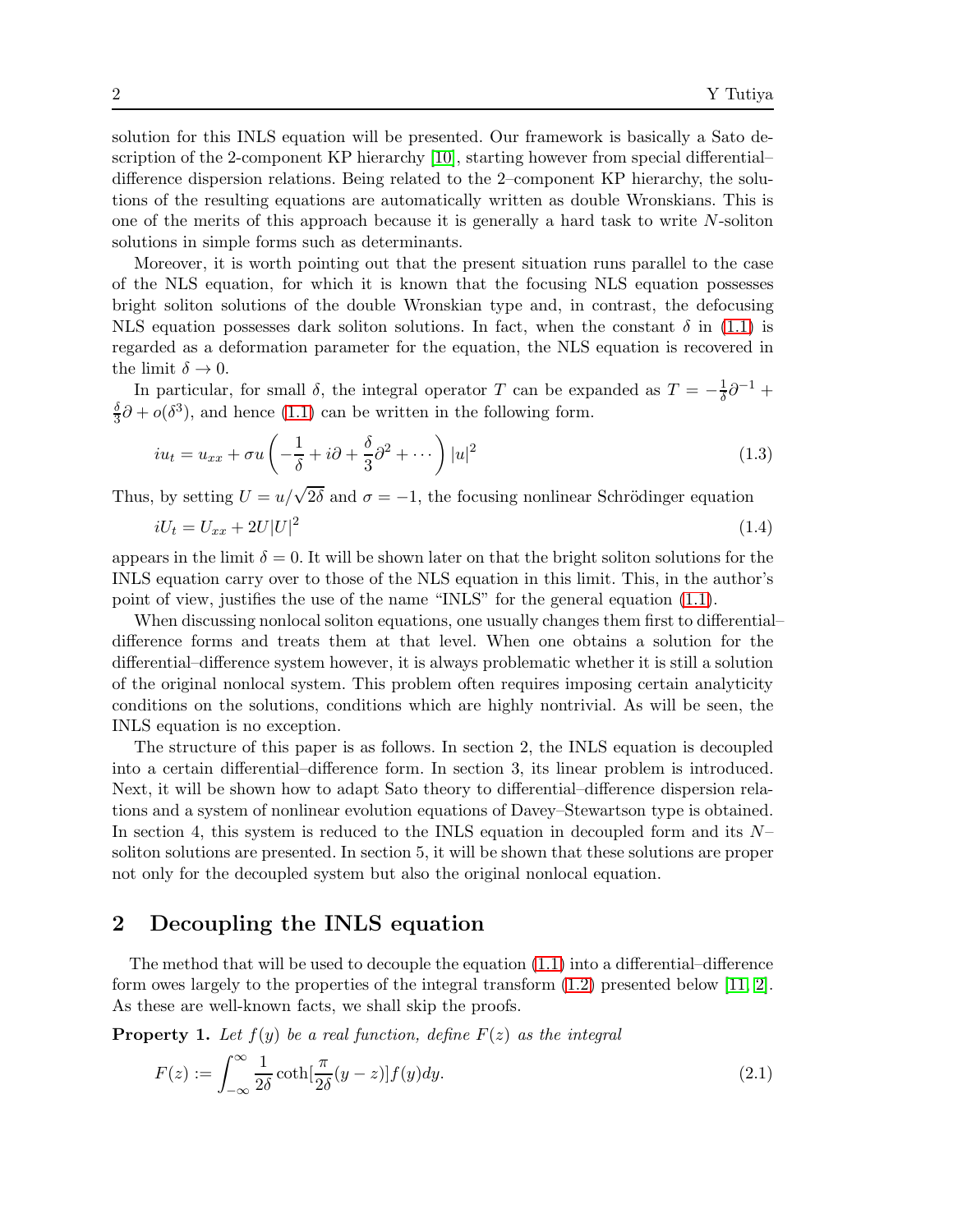F(z) *is a function defined in the entire complex* z*–plane, except for the horizontal lines*  $Im z = 2m\delta$ , where m runs over all the integers. Then, if  $f(y)$  satisfies the Hölder condition *on the real axis, the boundary values of*  $F(z)$  *on*  $z = x$  *(x real) satisfy* 

$$
F^{\pm}(x) := \lim_{\varepsilon \to 0^{\pm}} F(x + i\varepsilon) = T[f] \pm if(x). \tag{2.2}
$$

In other word,  $F^+(x)$   $(F^-(x))$  is the analytic continuation of  $F(z)$  toward the real axis *from the upper (lower) side. In terms of the integral transformation*  $(1.2)$ *,*  $F^+(x)$  *and*  $F^{-}(x)$  also satisfy the relation  $F^{+}(x+2i\delta) = F^{-}(x)$ .

<span id="page-2-2"></span>Property 2. *Suppose that a complex function* G(z) *is analytic everywhere in the strip*  $0 \leq Im \ z \leq 2\delta$  and is integrable on the real axis. (This condition will be referred to as "the *analyticity condition" throughout the rest of the paper). Then, the following equality holds for real* x

$$
i T[G(x + 2i\delta) - G(x)] = G(x + 2i\delta) + G(x).
$$
\n(2.3)

Now, define  $v := u^{\dagger}$  (where the dagger denotes complex conjugation) and

$$
w^{\pm} := -\frac{1}{2} \lim_{\varepsilon \to 0^{\pm}} \int_{-\infty}^{\infty} \frac{1}{2\delta} \coth[\frac{\pi}{2\delta}(y - x \mp \varepsilon i)] |u(y)|^2 dy,
$$
\n(2.4)

Then, [\(1.1\)](#page-0-0) can be decoupled into the following system by means of Property [1.](#page-1-0)

<span id="page-2-0"></span>
$$
\begin{cases}\n iu_t = u_{xx} - 2uw_x^+, \n -iv_t = v_{xx} - 2vw_x^-, \n w^- - w^+ = i\sigma uv.\n\end{cases}
$$
\n(2.5)

Note that  $w^+$  and  $w^-$  satisfy  $w^+(x+2i\delta) = w^-(x)$ . In the next section, this system will be shown to be related to a 2–component hierarchy. However it should be remembered that a solution for [\(2.5\)](#page-2-0) will only be a solution to [\(1.1\)](#page-0-0) if it satisfies *the analyticity condition*.

### 3 Dispersion relations and Sato equations

Let us introduce the pseudo-differential operator,

<span id="page-2-1"></span>
$$
P = I + W^{(1)}\partial^{-1} + W^{(2)}\partial^{-2} + \dots + W^{(n)}\partial^{-n},\tag{3.1}
$$

where the coefficients  $W^{(j)}(j=1,2,\dots)$  are  $2\times 2$  matrices and I is the unit matrix. In general, the k, l–elements of each  $W^{(j)}$  are denoted as  $w_{kl}^{(j)}$ . However, the elements of the first three matrices  $W^{(1)}$ ,  $W^{(2)}$ ,  $W^{(3)}$  will be denoted as:

$$
W^{(1)} = \left(\begin{array}{cc} w_{11} & w_{12} \\ w_{21} & w_{22} \end{array}\right), \ W^{(2)} = \left(\begin{array}{cc} v_{11} & v_{12} \\ v_{21} & v_{22} \end{array}\right), \ W^{(3)} = \left(\begin{array}{cc} u_{11} & u_{12} \\ u_{21} & u_{22} \end{array}\right). \tag{3.2}
$$

Note that  $w_{kl}^{(j)}$ ,  $w_{kl}$ ,  $v_{kl}$ ,  $u_{kl}$  are, apriori, different from  $u, v, w$  in [\(2.5\)](#page-2-0).  $\partial^j$  denotes  $(\partial/\partial \xi)^j$ for integer j. Though the theory is developed for the case of  $n \to \infty$  in general, in this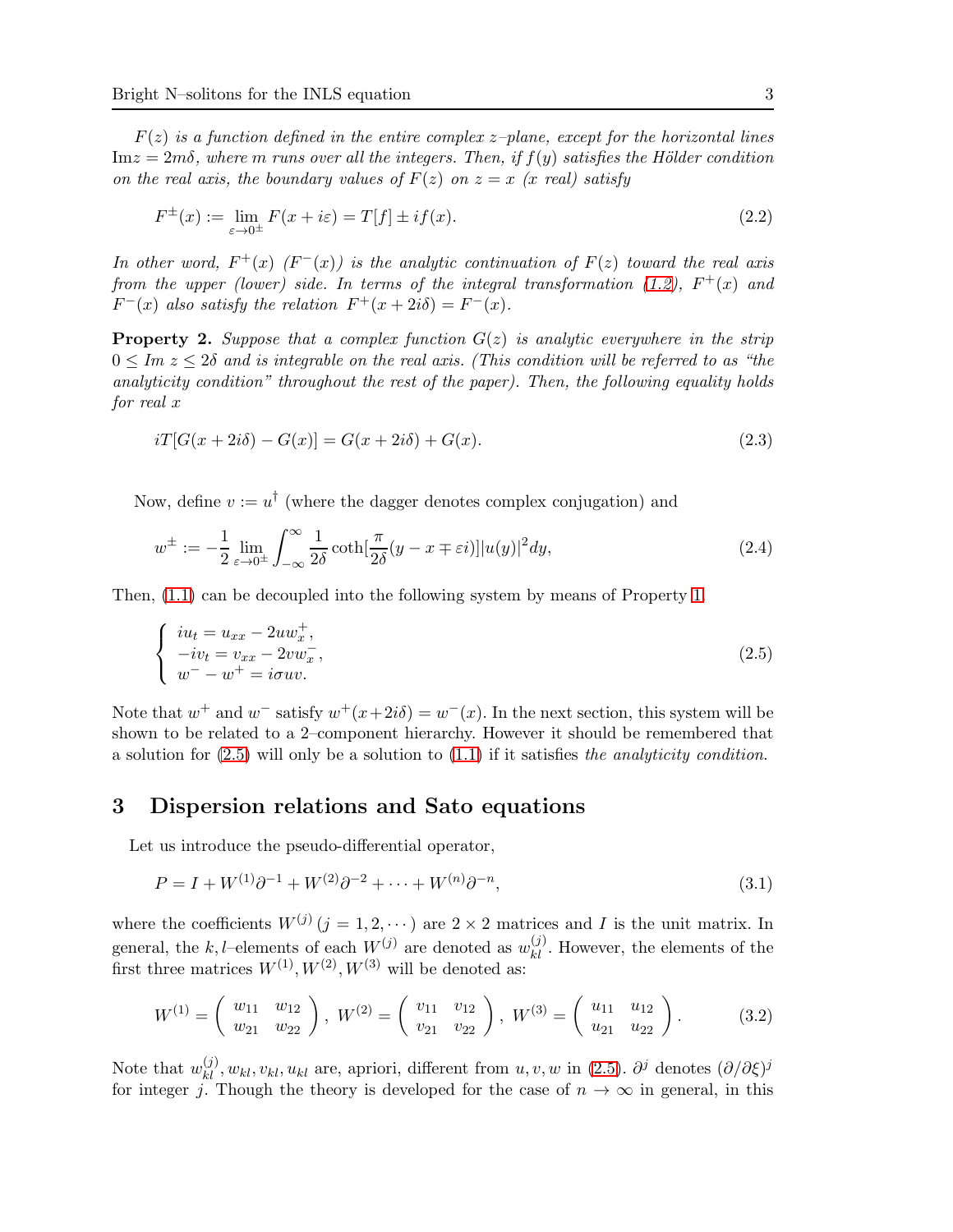paper, we confine ourselves to  $(3.1)$  for simplicity  $[6, 7]$  $[6, 7]$  as the essence of the general theory is still kept in this simplification.

Let us consider the ordinary differential equation,

<span id="page-3-0"></span>
$$
P\partial^n \left(\begin{array}{c} f \\ g \end{array}\right) = 0.\tag{3.3}
$$

The 2n linearly independent solutions of [\(3.3\)](#page-3-0) we denote  $\begin{pmatrix} f_1 \\ f_2 \end{pmatrix}$  $\overline{g_1}$  $\Big)$ ,  $\Big( \begin{array}{c} f_2 \end{array}$  $\overline{g_2}$  $\Bigg), \cdots, \Bigg( \begin{array}{c} f_{2n} \ g_{2n} \end{array}$  $g_{2n}$  . Now we assume that  $W^{(j)}$ ,  $f_j$ ,  $g_j$ , in addition to  $\xi$ , depend on infinitely many continuous

variables  $t_1^{(1)}$  $(1, t_1^{(2)}, t_2^{(1)}, t_2^{(2)}, t_3^{(1)}, t_3^{(2)}, \cdots$  and on two discrete variables  $z_1, z_2$ , by requiring  $f_j$ and  $g_j$  to satisfy the following dispersion relations

<span id="page-3-1"></span>
$$
\frac{\partial}{\partial t_k^{(1)}} \left( \begin{array}{c} f_j \\ g_j \end{array} \right) = E_1 \partial^k \left( \begin{array}{c} f_j \\ g_j \end{array} \right), \quad \frac{\partial}{\partial t_k^{(2)}} \left( \begin{array}{c} f_j \\ g_j \end{array} \right) = E_2 \partial^k \left( \begin{array}{c} f_j \\ g_j \end{array} \right),\tag{3.4}
$$

$$
i\left\{ \begin{pmatrix} f_j^{(1)} \\ g_j^{(1)} \end{pmatrix} - \begin{pmatrix} f_j \\ g_j \end{pmatrix} \right\} = E_1 \partial \begin{pmatrix} f_j \\ g_j \end{pmatrix},
$$
  

$$
i\left\{ \begin{pmatrix} f_j^{(2)} \\ g_j^{(2)} \end{pmatrix} - \begin{pmatrix} f_j \\ g_j \end{pmatrix} \right\} = E_2 \partial \begin{pmatrix} f_j \\ g_j \end{pmatrix},
$$
 (3.5)

for  $\forall k, j$ , where

$$
E_1 = \left(\begin{array}{cc} 1 & 0 \\ 0 & 0 \end{array}\right), \ E_2 = \left(\begin{array}{cc} 0 & 0 \\ 0 & 1 \end{array}\right), \tag{3.6}
$$

and  $\delta$  is a real and positive parameter. The symbol  $\langle \mu \rangle (\mu = 1, 2)$  on top of a function means that  $z_{\mu}$  is shifted forward by  $2i\delta$ . Note that the dispersion relation [\(3.4\)](#page-3-1) is the same as for 2–component KP hierarchy [\[10\]](#page-18-5).

Differentiating [\(3.3\)](#page-3-0) with respect to  $t_i^{(\mu)}$  $j^{\mu}$ , we have the Sato equation

<span id="page-3-2"></span>
$$
\frac{\partial P}{\partial t_j^{(\mu)}} = B_j^{(\mu)} P - P E_{\mu} \partial^j. \tag{3.7}
$$

The operator  $B_i^{(\mu)}$  $j^{\mu}$  is defined by,

$$
B_j^{(\mu)} := (PE_{\mu} \partial^j P^{-1})_+, \tag{3.8}
$$

where  $(A)$  denotes the non-negative differential part of the pseudo differential operator A. The calculations that lead from [\(3.7\)](#page-3-2) to [\(3.14\)](#page-4-0) are of course the same as those for the 2–component KP hierarchy. (More detail is available in [\[1\]](#page-18-10)). The first few  $B_i^{(\mu)}$  $j^{\mu}$ 's are explicitly written as,

$$
B_1^{(1)} = E_1 \partial + [W^{(1)}, E_1], \quad B_1^{(2)} = E_2 \partial + [W^{(1)}, E_2]
$$
  
\n
$$
B_2^{(1)} = E_1 \partial^2 + [W^{(1)}, E_1] \partial - W_{t_1^{(1)}}^{(1)} - E_1 W_{\xi}^{(1)}
$$
  
\n
$$
B_2^{(2)} = E_2 \partial^2 + [W^{(1)}, E_2] \partial - W_{t_1^{(2)}}^{(1)} - E_2 W_{\xi}^{(1)}.
$$
\n(3.9)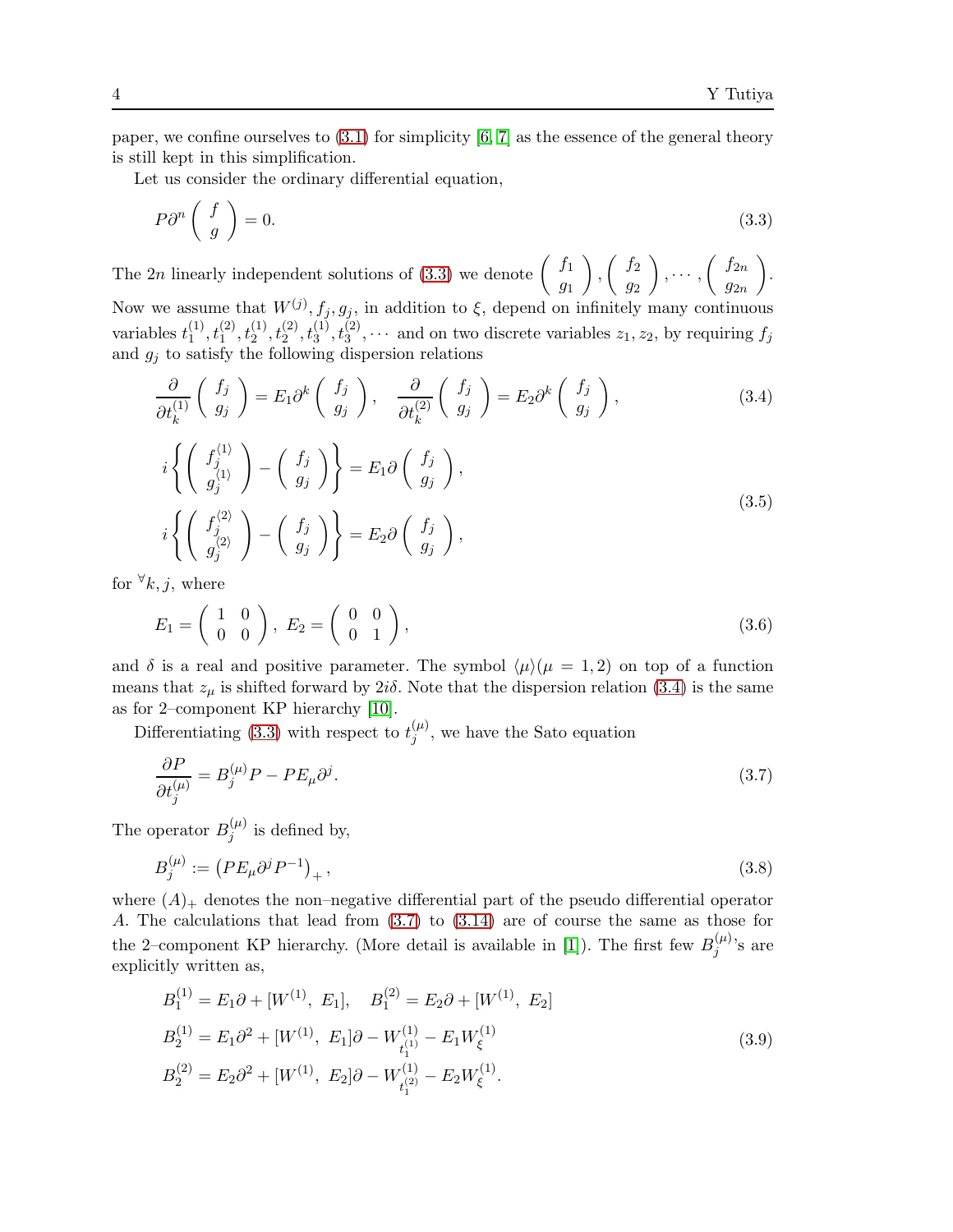The lowest order equations for  $W^{(1)}$ ,  $W^{(2)}$ ,  $W^{(3)}$  are written below. Following Kac and van de Leur [\[1\]](#page-18-10), we write W for  $W^{(1)}$  to simplify the notation.

<span id="page-4-1"></span>
$$
\frac{\partial W}{\partial t_1^{(\mu)}} = E_{\mu} W_{\xi} + [W, E_{\mu}] W - [W^{(2)}, E_{\mu}] \tag{3.10}
$$

$$
\frac{\partial W^{(2)}}{\partial t_1^{(\mu)}} = E_{\mu} W_{\xi}^{(2)} + [W, E_{\mu}] W^{(2)} - [W^{(3)}, E_{\mu}] \tag{3.11}
$$

<span id="page-4-3"></span>
$$
\frac{\partial W}{\partial t_2^{(\mu)}} = -[W^{(3)}, E_\mu] + E_\mu (2W_\xi^{(2)} + W_{\xi\xi}) + [W, E_\mu](W^{(2)} + W_\xi) - (W_{t_1^{(\mu)}} + E_\mu W_\xi)W.
$$
\n(3.12)

In particular, some of the matrix elements of  $(3.10)$  can be written explicitly as follows:

<span id="page-4-2"></span>
$$
\frac{\partial w_{21}}{\partial t_1^{(1)}} = w_{21}w_{11} - v_{21}, \quad \frac{\partial v_{21}}{\partial t_1^{(1)}} = w_{21}v_{11} - u_{21}, \n\frac{\partial w_{12}}{\partial t_1^{(2)}} = w_{12}w_{22} - v_{12}, \quad \frac{\partial v_{12}}{\partial t_1^{(2)}} = w_{12}v_{22} - u_{12}, \n\frac{\partial w_{22}}{\partial t_1^{(1)}} = w_{21}w_{12}, \quad \frac{\partial v_{22}}{\partial t_1^{(1)}} = w_{21}v_{12}, \n\frac{\partial w_{11}}{\partial t_1^{(2)}} = w_{12}w_{21}, \quad \frac{\partial v_{11}}{\partial t_1^{(2)}} = w_{12}v_{21}.
$$
\n(3.13)

Using  $(3.13)$ , the  $(1,2)$  and  $(2,1)$ –components of  $(3.12)$  can be written as

<span id="page-4-0"></span>
$$
\frac{\partial w_{21}}{\partial t_2^{(1)}} = -\frac{\partial^2 w_{21}}{\partial t_1^{(1)^2}} + 2w_{21} \frac{\partial w_{11}}{\partial t_1^{(1)}}, \quad \frac{\partial w_{12}}{\partial t_2^{(1)}} = \frac{\partial^2 w_{12}}{\partial t_1^{(1)^2}} - 2w_{12} \frac{\partial w_{11}}{\partial t_1^{(1)}}, \n\frac{\partial w_{21}}{\partial t_2^{(2)}} = \frac{\partial^2 w_{21}}{\partial t_2^{(2)^2}} - 2w_{21} \frac{\partial w_{22}}{\partial t_2^{(2)}}, \quad \frac{\partial w_{12}}{\partial t_2^{(2)}} = -\frac{\partial^2 w_{12}}{\partial t_1^{(2)^2}} + 2w_{12} \frac{\partial w_{22}}{\partial t_1^{(2)}}.
$$
\n(3.14)

Extending this construction, let us consider a difference operator with respect to  $z_{\mu}$  acting on [\(3.3\)](#page-3-0), which yields the Sato equation

<span id="page-4-4"></span>
$$
i(P^{\langle \mu \rangle} - P) = C_{\mu}P - P^{\langle \mu \rangle}E_{\mu}\partial,
$$
\n(3.15)

$$
C_{\mu} = \left( P^{\langle \mu \rangle} E_{\mu} \partial P^{-1} \right)_{+} = E_{\mu} \partial + W^{\langle \mu \rangle} E_{\mu} - E_{\mu} W. \tag{3.16}
$$

The coefficient of  $\partial^{-1}$  in [\(3.15\)](#page-4-4) is

<span id="page-4-5"></span>
$$
i(W^{\langle \mu \rangle} - W) = E_{\mu} W^{(2)} - (W^{(2)})^{\langle \mu \rangle} E_{\mu} + E_{\mu} W_{\xi} + (W^{\langle \mu \rangle} E_{\mu} - E_{\mu} W) W \tag{3.17}
$$

And in particular, when  $\mu = 1$ , the (2,2)–component of [\(3.17\)](#page-4-5) is

<span id="page-4-6"></span>
$$
i(w_{22}^{\langle 1 \rangle} - w_{22}) = w_{21}^{\langle 1 \rangle} w_{12}.
$$
\n(3.18)

and for  $\mu = 2$ , the (1,1)–component of [\(3.17\)](#page-4-5) is

<span id="page-4-7"></span>
$$
i(w_{11}^{\langle 2 \rangle} - w_{11}) = w_{12}^{\langle 2 \rangle} w_{21}.
$$
\n(3.19)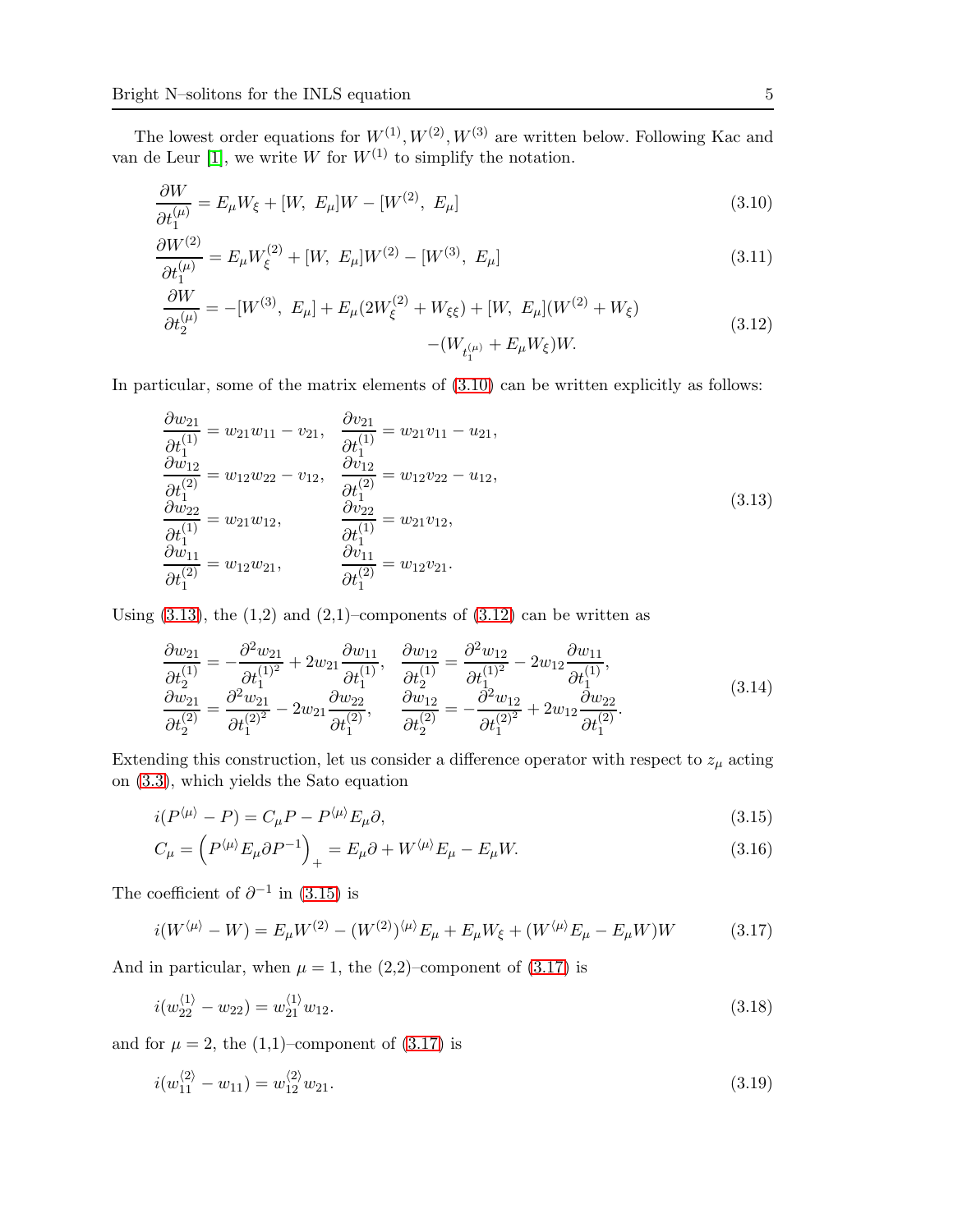Thus, from  $(3.14),(3.18)$  $(3.14),(3.18)$  and  $(3.19)$ , one obtains two systems of time evolution equations

<span id="page-5-0"></span>
$$
\begin{cases}\n\frac{\partial w_{21}}{\partial t_2^{(1)}} = -\frac{\partial^2 w_{21}}{\partial t_1^{(1)^2}} + 2w_{21} \frac{\partial w_{11}}{\partial t_1^{(1)}} \\
\frac{\partial w_{12}^{(2)}}{\partial t_2^{(1)}} = \frac{\partial^2 w_{12}^{(2)}}{\partial t_1^{(1)^2}} - 2w_{12}^{(2)} \frac{\partial w_{11}^{(2)}}{\partial t_1^{(1)}} \\
i(w_{11}^{(2)} - w_{11}) = w_{12}^{(2)} w_{21}\n\end{cases} (3.20)
$$

and

<span id="page-5-1"></span>
$$
\begin{cases}\n\frac{\partial w_{12}}{\partial t_2^{(2)}} = -\frac{\partial^2 w_{12}}{\partial t_1^{(2)^2}} + 2w_{12} \frac{\partial w_{22}}{\partial t_1^{(2)}} \\
\frac{\partial w_{21}^{(1)}}{\partial t_2^{(2)}} = \frac{\partial^2 w_{21}^{(1)}}{\partial t_1^{(2)^2}} - 2w_{21}^{(1)} \frac{\partial w_{22}^{(1)}}{\partial t_1^{(2)}} \\
i(w_{22}^{(1)} - w_{22}) = w_{21}^{(1)} w_{12}\n\end{cases} (3.21)
$$

Because [\(3.20\)](#page-5-0) and [\(3.21\)](#page-5-1) are essentially the same system, we shall only deal with [\(3.20\)](#page-5-0) hereafter. Note that [\(3.20\)](#page-5-0) still has three independent variables though it looks very much like [\(2.5\)](#page-2-0).

#### 4 The reduction to the INLS equation and its solutions

Introducing the change of variables  $t_2^{(1)} = -it$ , we impose the reduction condition,

$$
\left(\frac{\partial}{\partial z_2} - \frac{\partial}{\partial t_1^{(1)}}\right) w_{ij}^{(k)} = 0,
$$
\n(4.1)

which restricts the  $t_1^{(1)}$  $1, 2, 2$  dependence in P to the form  $t^{(1)} + z_2$ . Hence, we introduce the new variable  $x := t^{(1)} + z_2$  with which [\(3.20\)](#page-5-0) can be written as

<span id="page-5-2"></span>
$$
\begin{cases}\ni w_{21,t} = w_{21,xx} - 2w_{21}w_{11,x} \\
-i\bar{w}_{12,t} = \bar{w}_{12,xx} - 2\bar{w}_{12}\bar{w}_{11,x} \\
i(\bar{w}_{11} - w_{11}) = \bar{w}_{12}w_{21}\n\end{cases}
$$
\n(4.2)

where,  $\overline{\cdot}$  denotes a 2*i* $\delta$ -shift with respect to x. If, now,  $w_{21}$  and  $\overline{w}_{12}$  are complex conjugate for real x and t and if  $w_{21}$  is analytic everywhere in the strip  $0 \leq \text{Im } x \leq 2\delta$ , then [\(4.2\)](#page-5-2) can be represented as a single equation by means of Propert[y2](#page-2-2)

<span id="page-5-3"></span>
$$
iw_{21,t} = w_{21,xx} - w_{21}(T+i)(|w_{21}|^2)_x.
$$
\n(4.3)

Equation [\(4.3\)](#page-5-3) is the same as [\(1.1\)](#page-0-0) for  $\sigma = -1$ . Concerning the last term of (4.3), it also should be noticed that for the class of functions we are dealing with, the integral operator commutes with the x-derivative. Thus, the notations  $(T + i){\{(|w_{21}|^2)_x\}}$  and  $\{(T+i)(|w_{21}|^2)\}_x$  represent the same function, which is denoted by  $(T+i)(|w_{21}|^2)_x$ .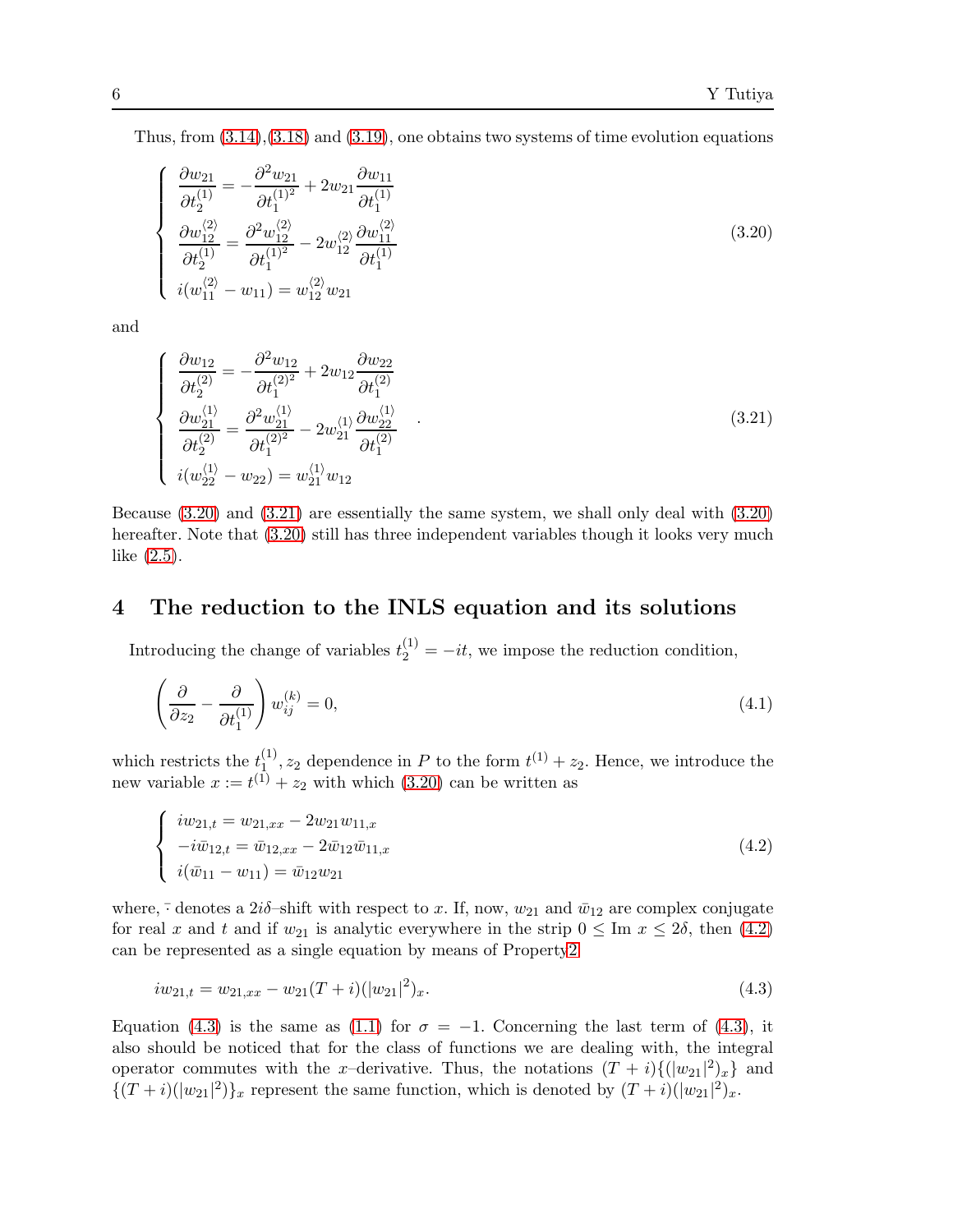Now we go on to consider actual solutions. Expressing equation [\(3.3\)](#page-3-0) on the solutions  $\int f_j$  $g_j$  $\Bigg)$   $(j = 1, 2, \cdots, 2n)$ , one can write

$$
\begin{pmatrix}\nf_1 & \cdots & \partial^{n-1} f_1 \\
f_2 & \cdots & \partial^{n-1} f_2 \\
\vdots & \vdots & \vdots \\
f_{2n} & \cdots & \partial^{n-1} f_{2n} \\
\vdots & \vdots & \vdots \\
f_{2n} & \cdots & \partial^{n-1} f_{2n}\n\end{pmatrix}\n\begin{pmatrix}\nw_{11}^{(n)} & w_{21}^{(n)} \\
\vdots & \vdots \\
w_{11}^{(1)} & w_{21}^{(1)} \\
\vdots & \vdots \\
w_{12}^{(n)} & w_{22}^{(n)} \\
\vdots & \vdots \\
w_{12}^{(1)} & w_{22}^{(1)}\n\end{pmatrix}
$$
\n
$$
= -\begin{pmatrix}\n\partial^n f_1 & \partial^n g_1 \\
\vdots & \vdots \\
\partial^n f_{2n} & \partial^n g_{2n}\n\end{pmatrix}
$$
\n(4.4)

Then, by means of Cramer's rule,  $w_{21}, w_{12}, w_{11}$  are expressible as (in other words, a solution of [\(3.20\)](#page-5-0) can be expressed as)

<span id="page-6-0"></span>
$$
w_{21} = (-)^{n+1} \frac{\begin{vmatrix} f_1 & \partial_{\xi} f_1 & \cdots & \partial_{\xi}^{n-2} f_1 & g_1 & \partial_{\xi} g_1 & \cdots & \partial_{\xi}^n g_2 \\ f_2 & \partial_{\xi} f_2 & \cdots & \partial_{\xi}^{n-2} f_2 & g_2 & \partial_{\xi} g_2 & \cdots & \partial_{\xi}^n g_2 \\ \vdots & \vdots & \vdots & \vdots & \vdots & \vdots & \vdots \\ f_{2n} & \partial_{\xi} f_{2n} & \cdots & \partial_{\xi}^{n-2} f_{2n} & g_{2n} & \partial_{\xi} g_{2n} & \cdots & \partial_{\xi}^n g_{2n} \\ f_1 & \partial_{\xi} f_1 & \cdots & \partial_{\xi}^{n-1} f_1 & g_1 & \partial_{\xi} g_1 & \cdots & \partial_{\xi}^{n-1} g_1 \\ f_2 & \partial_{\xi} f_2 & \cdots & \partial_{\xi}^{n-1} f_2 & g_2 & \partial_{\xi} g_2 & \cdots & \partial_{\xi}^{n-1} g_2 \\ \vdots & \vdots & \vdots & \vdots & \vdots & \vdots & \vdots \\ f_{2n} & \partial_{\xi} f_{2n} & \cdots & \partial_{\xi}^{n-1} f_{2n} & g_{2n} & \partial_{\xi} g_{2n} & \cdots & \partial_{\xi}^{n-1} g_{2n} \end{vmatrix} (4.5a)
$$

<span id="page-6-1"></span>
$$
w_{12} = (-)^n \begin{vmatrix} f_1 & \partial_{\xi} f_1 & \cdots & \partial_{\xi}^n f_1 & g_1 & \partial_{\xi} g_1 & \cdots & \partial_{\xi}^{n-2} g_2 \\ f_2 & \partial_{\xi} f_2 & \cdots & \partial_{\xi}^n f_2 & g_2 & \partial_{\xi} g_2 & \cdots & \partial_{\xi}^{n-2} g_2 \\ \vdots & \vdots & \vdots & \vdots & \vdots & \vdots & \vdots \\ f_{2n} & \partial_{\xi} f_{2n} & \cdots & \partial_{\xi}^n f_{2n} & g_{2n} & \partial_{\xi} g_{2n} & \cdots & \partial_{\xi}^{n-2} g_{2n} \\ f_1 & \partial_{\xi} f_1 & \cdots & \partial_{\xi}^{n-1} f_1 & g_1 & \partial_{\xi} g_1 & \cdots & \partial_{\xi}^{n-1} g_1 \\ f_2 & \partial_{\xi} f_2 & \cdots & \partial_{\xi}^{n-1} f_2 & g_2 & \partial_{\xi} g_2 & \cdots & \partial_{\xi}^{n-1} g_2 \\ \vdots & \vdots & \vdots & \vdots & \vdots & \vdots & \vdots \\ f_{2n} & \partial_{\xi} f_{2n} & \cdots & \partial_{\xi}^{n-1} f_{2n} & g_{2n} & \partial_{\xi} g_{2n} & \cdots & \partial_{\xi}^{n-1} g_{2n} \end{vmatrix}
$$
(4.5b)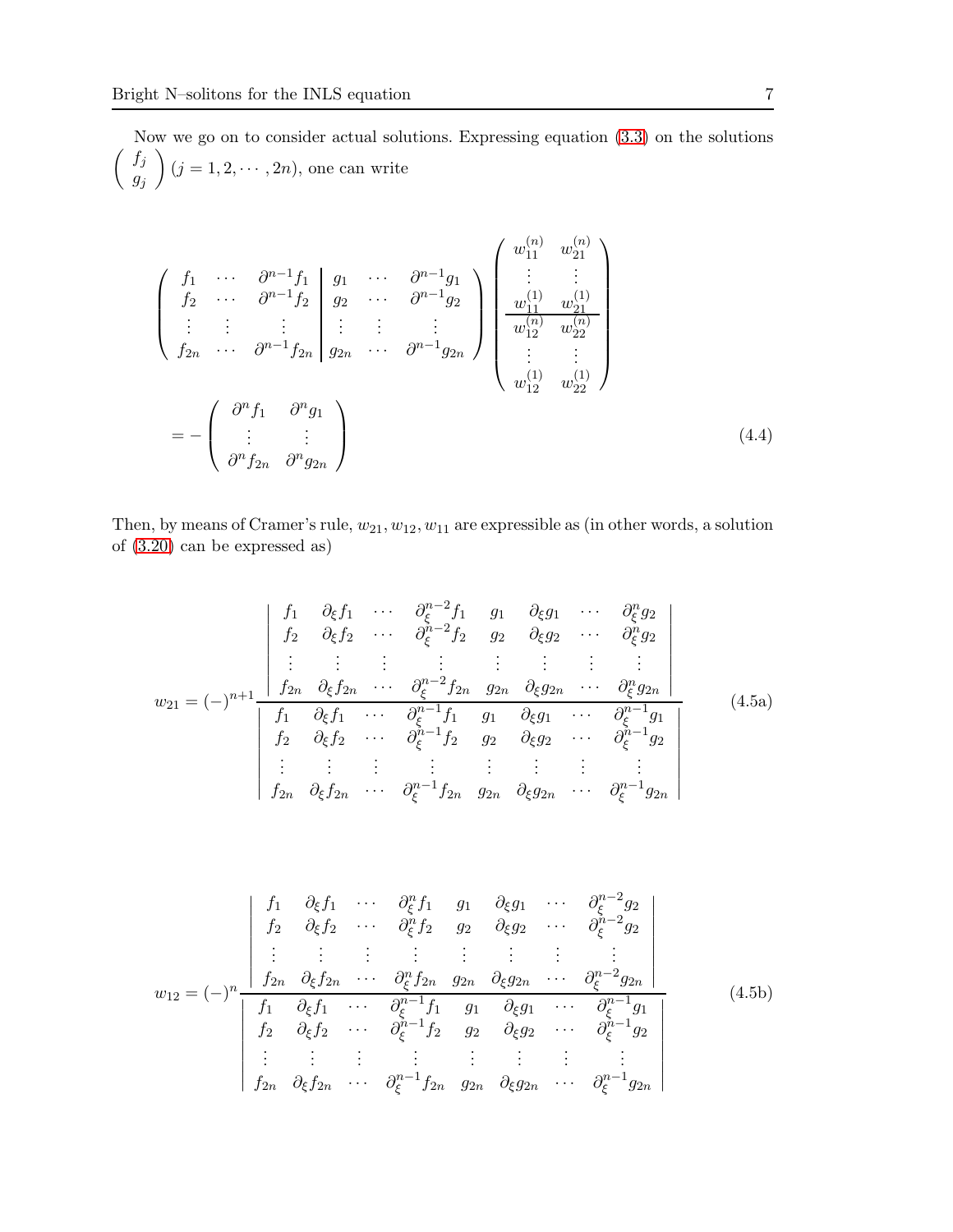$$
w_{11} = -\begin{vmatrix} f_1 & \cdots & \partial_{\xi}^{n-2} f_1 & \partial_{\xi}^{n} f_1 & g_1 & \partial_{\xi} g_1 & \cdots & \partial_{\xi}^{n-1} g_2 \\ f_2 & \cdots & \partial_{\xi}^{n-2} f_2 & \partial_{\xi}^{n} f_2 & g_2 & \partial_{\xi} g_2 & \cdots & \partial_{\xi}^{n-1} g_2 \\ \vdots & \vdots & \vdots & \vdots & \vdots & \vdots & \vdots \\ f_{2n} & \cdots & \partial_{\xi}^{n-2} f_{2n} & \partial_{\xi}^{n} f_{2n} & g_{2n} & \partial_{\xi} g_{2n} & \cdots & \partial_{\xi}^{n-1} g_2 \\ f_1 & \partial_{\xi} f_1 & \cdots & \partial_{\xi}^{n-1} f_1 & g_1 & \partial_{\xi} g_1 & \cdots & \partial_{\xi}^{n-1} g_1 \\ f_2 & \partial_{\xi} f_2 & \cdots & \partial_{\xi}^{n-1} f_2 & g_2 & \partial_{\xi} g_2 & \cdots & \partial_{\xi}^{n-1} g_2 \\ \vdots & \vdots & \vdots & \vdots & \vdots & \vdots & \vdots \\ f_{2n} & \partial_{\xi} f_{2n} & \cdots & \partial_{\xi}^{n-1} f_{2n} & g_{2n} & \partial_{\xi} g_{2n} & \cdots & \partial_{\xi}^{n-1} g_{2n} \end{vmatrix}
$$
\n(4.5c)

To describe the *n*-soliton solution we set  $f_j, g_j$ 

$$
\begin{cases}\nf_j = c_j \exp\left[k_j \xi + k_j t_1^{(1)} + k_j^2 t_2^{(1)} + a_j\right] \\
g_j = \exp\left[-k_j z_2 + i\left(e^{-2i\delta k_j} - 1\right)\xi\right]\n\end{cases} (4.6)
$$

where we have omitted independent variables which do not appear in  $(4.2)$ . We choose not to absorb the constant  $c_j$  in the phase  $a_j$  as it will take a specific value in relation to *the analiticity condition* (cf. Proposition 4.1), whereas  $a_j$  will essentially remain as a free parameter.

Now, we divide the jth row of both the numerator and denominator of  $(4.5a)$  by  $g_j$ (and similarly by  $f_j$  for [\(4.5b\)](#page-6-1)). Then, we see that  $w_{21}$ ,  $w_{12}$  and  $w_{11}$  contain  $f_j$  and  $g_j$ only in the form  $f_j/g_j$  (or its inverse). Obviously  $f_j/g_j$  contains  $t_1^{(1)}$  $1^{(1)}$  and  $z_2$  only in the form  $x = t_1^{(1)} + z_2$ . Thus, by setting

$$
f_j/g_j = c_j e^{\lambda_j} := c_j \exp\left\{ (k_j - L_j) \xi + k_j x - ik_j^2 t + a_j \right\},
$$
  
\n
$$
L_j := i \left( e^{-2i\delta k_j} - 1 \right),
$$
\n(4.7)

 $w_{21}$  and  $w_{12}$  are expressible as follows.

<span id="page-7-1"></span><span id="page-7-0"></span>
$$
w_{21}(x) = (-)^{n+1}
$$
\n
$$
\begin{vmatrix}\nc_1 e^{\lambda_1} & k_1 c_1 e^{\lambda_1} & \cdots & k_1^{n-2} c_1 e^{\lambda_1} & 1 & L_1 & \cdots & L_1^n \\
c_2 e^{\lambda_2} & k_2 c_2 e^{\lambda_2} & \cdots & k_2^{n-2} c_2 e^{\lambda_2} & 1 & L_2 & \cdots & L_2^n \\
\vdots & \vdots & \vdots & \vdots & \vdots & \vdots & \vdots \\
c_{2n} e^{\lambda_{2n}} & k_2 n c_{2n} e^{\lambda_{2n}} & \cdots & k_{2n}^{n-2} c_{2n} e^{\lambda_{2n}} & 1 & L_{2n} & \cdots & L_{2n}^n \\
c_2 e^{\lambda_2} & k_1 c_1 e^{\lambda_1} & \cdots & k_1^{n-1} c_1 e^{\lambda_1} & 1 & L_1 & \cdots & L_1^{n-1} \\
c_2 e^{\lambda_2} & k_2 c_2 e^{\lambda_2} & \cdots & k_2^{n-1} c_2 e^{\lambda_2} & 1 & L_2 & \cdots & L_2^{n-1} \\
\vdots & \vdots & \vdots & \vdots & \vdots & \vdots & \vdots \\
c_{2n} e^{\lambda_{2n}} & k_{2n} c_{2n} e^{\lambda_{2n}} & \cdots & k_{2n}^{n-1} c_{2n} e^{\lambda_{2n}} & 1 & L_{2n} & \cdots & L_{2n}^{n-1}\n\end{vmatrix}
$$
\n(4.8a)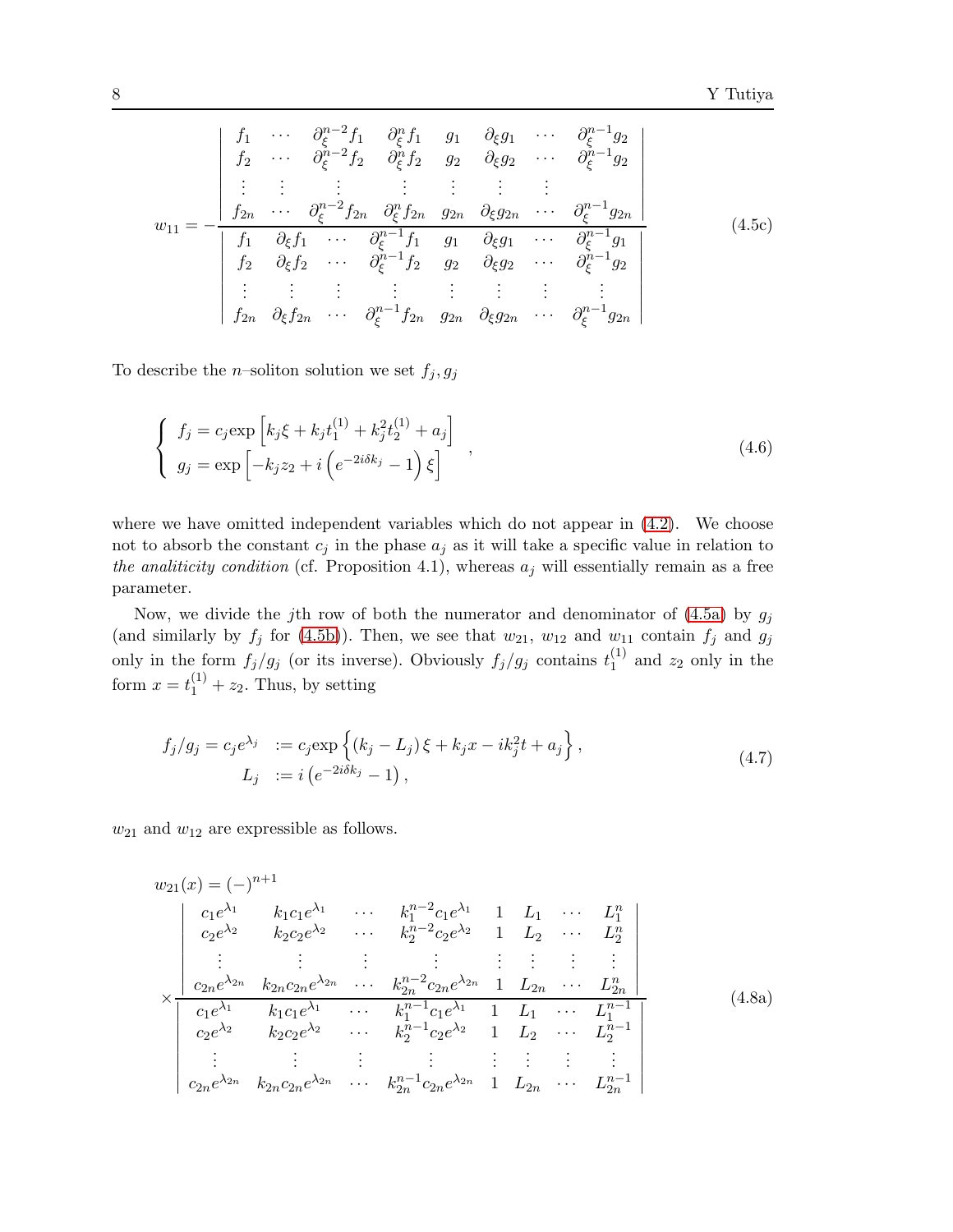<span id="page-8-1"></span>
$$
w_{12}(x) = (-)^n
$$
\n
$$
\begin{vmatrix}\n1 & k_1 & \cdots & k_1^n & c_1^{-1}e^{-\lambda_1} & L_1c_1^{-1}e^{-\lambda_1} & \cdots & L_1^{n-2}c_1^{-1}e^{-\lambda_1} \\
1 & k_2 & \cdots & k_2^n & c_2^{-1}e^{-\lambda_2} & L_2c_2^{-1}e^{-\lambda_2} & \cdots & L_2^{n-2}c_2^{-1}e^{-\lambda_2} \\
\vdots & \vdots & \vdots & \vdots & \vdots & \vdots & \vdots \\
1 & k_{2n} & \cdots & k_{2n}^n & c_{2n}^{-1}e^{-\lambda_{2n}} & L_{2n}c_{2n}^{-1}e^{-\lambda_{2n}} & \cdots & L_{2n}^{n-2}c_{2n}^{-1}e^{-\lambda_{2n}} \\
1 & k_1 & \cdots & k_1^{n-1} & c_1^{-1}e^{-\lambda_1} & L_1c_1^{-1}e^{-\lambda_1} & \cdots & L_1^{n-1}c_1^{-1}e^{-\lambda_1} \\
1 & k_2 & \cdots & k_2^{n-1} & c_2^{-1}e^{-\lambda_2} & L_2c_2^{-1}e^{-\lambda_2} & \cdots & L_2^{n-1}c_2^{-1}e^{-\lambda_2} \\
\vdots & \vdots & \vdots & \vdots & \vdots & \vdots & \vdots \\
1 & k_{2n} & \cdots & k_{2n}^{n-1} & c_{2n}^{-1}e^{-\lambda_{2n}} & L_{2n}c_{2n}^{-1}e^{-\lambda_{2n}} & \cdots & L_{2n}^{n-1}c_{2n}^{-1}e^{-\lambda_{2n}}\n\end{vmatrix}
$$
\n(4.8b)

$$
w_{11}(x) = (-)
$$
\n
$$
\begin{vmatrix}\nc_1 e^{\lambda_1} & \cdots & k_1^{n-2} c_1 e^{\lambda_1} & k_1^{n} c_1 e^{\lambda_1} & 1 & L_1 & \cdots & L_1^{n-1} \\
c_2 e^{\lambda_2} & \cdots & k_2^{n-2} c_2 e^{\lambda_2} & k_2^{n} c_2 e^{\lambda_2} & 1 & L_2 & \cdots & L_2^{n-1} \\
\vdots & \vdots & \vdots & \vdots & \vdots & \vdots & \vdots \\
c_{2n} e^{\lambda_{2n}} & \cdots & k_{2n}^{n-2} c_{2n} e^{\lambda_{2n}} & k_{2n}^{n} c_{2n} e^{\lambda_{2n}} & 1 & L_{2n} & \cdots & L_{2n}^{n-1} \\
c_1 e^{\lambda_1} & k_1 c_1 e^{\lambda_1} & \cdots & k_1^{n-1} c_1 e^{\lambda_1} & 1 & L_1 & \cdots & L_1^{n-1} \\
c_2 e^{\lambda_2} & k_2 c_2 e^{\lambda_2} & \cdots & k_2^{n-1} c_2 e^{\lambda_2} & 1 & L_2 & \cdots & L_2^{n-1} \\
\vdots & \vdots & \vdots & \vdots & \vdots & \vdots & \vdots \\
c_{2n} e^{\lambda_{2n}} & k_{2n} c_{2n} e^{\lambda_{2n}} & \cdots & k_{2n}^{n-1} c_{2n} e^{\lambda_{2n}} & 1 & L_{2n} & \cdots & L_{2n}^{n-1}\n\end{vmatrix}
$$
\n(4.8c)

Thus, [\(4.8\)](#page-7-0) is a solution to the differential–difference equation [\(4.2\)](#page-5-2) . Furthermore, [\(4.8a\)](#page-7-1) will become a solution for [\(4.3\)](#page-5-3) if we impose certain conditions on  $k_j$  and  $c_j$ . The following proposition constitutes the main result of this paper.

<span id="page-8-0"></span>**Proposition 1.** Suppose  $k_j$ ,  $a_j$  and  $c_j$  satisfy the following conditions.

- C1  $k_j^{\dagger} = -k_{j+n}, \; a_j^{\dagger} = -a_{n+j} \text{ and } \xi \text{ is real.}$
- C2  $\frac{\pi}{2\delta} > \text{Re } k_1 > \text{Re } k_2 > \cdots > \text{Re } k_n > 0$
- C3  $c_j$ ,  $(j = 1, 2, \dots, n)$  are given by

$$
c_j = \prod_{r=1}^n \frac{L_j - L_{n+r}}{k_j - k_{n+r}}, \qquad c_{n+j} = -\prod_{\substack{r=1 \ r \neq j}}^n \frac{L_{n+j} - L_{n+r}}{k_{n+j} - k_{n+r}}.
$$

Then,  $w_{21}(x - i\delta)$  as in [\(4.8a\)](#page-7-1) satisfies *the analyticity condition* and becomes a solution of  $(4.3).$  $(4.3).$ 

After imposing the above conditions, there still remain  $4n$  real parameters in the deter-minants that appear in [\(4.8\)](#page-7-0). The real and imaginary parts of the  $k_j$   $(j = 1, 2, \dots, n)$  will define the amplitude and the velocity of each soliton. The dependence on the parameter  $\xi$  can be absorbed in the real and imaginary parts of the  $a_j$   $(j = 1, 2, \dots, n)$  which correspond to phase shifts. We show some examples of solitons before proving Propositio[n1.](#page-8-0)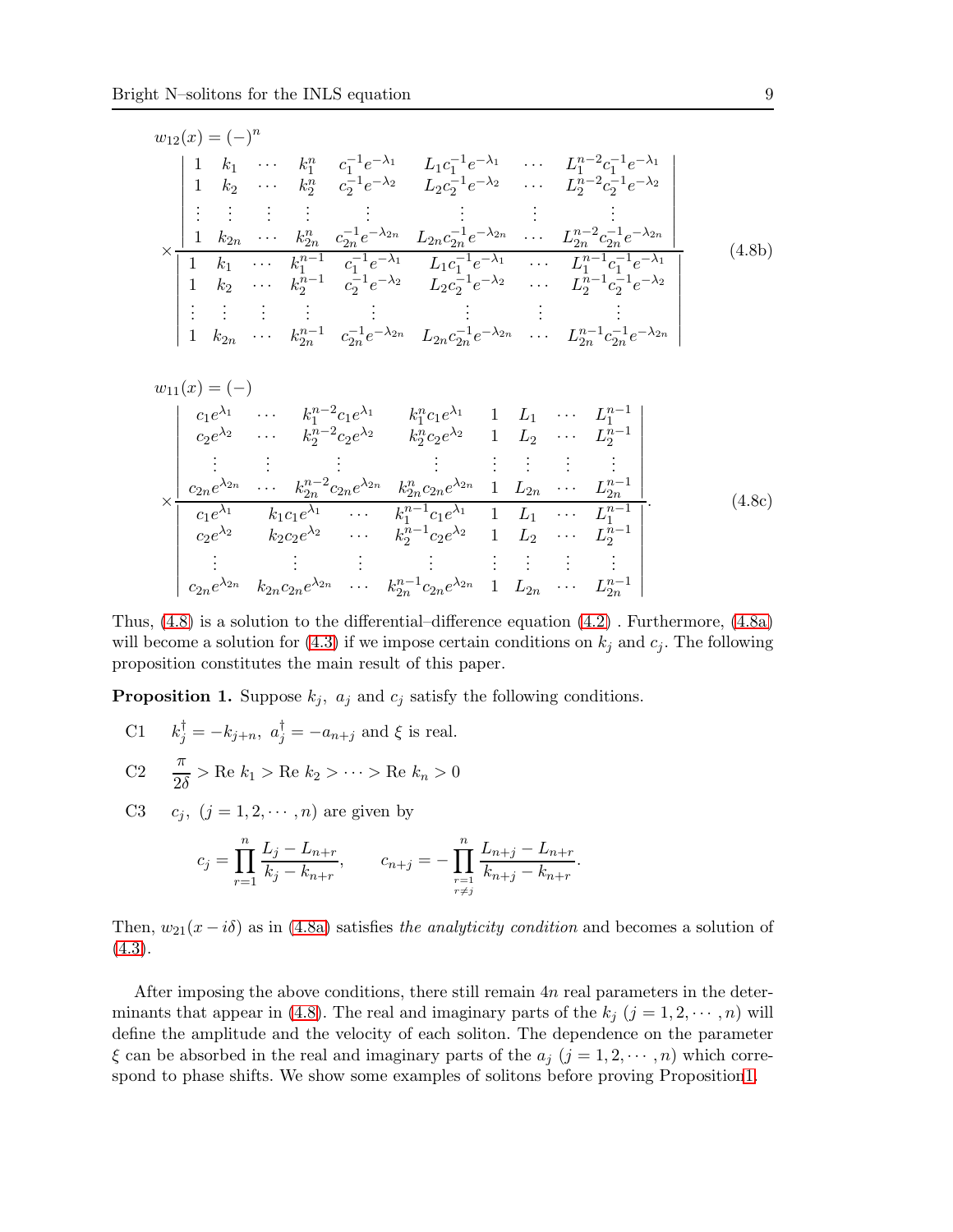**Example.** The 1–soliton solution is presented below. The parameters are set as  $k_1 = p+qi$ ,  $k_2 = -k_1^{\dagger} = -p + qi$  and  $0 < p < \frac{\pi}{2i}$  $\frac{\pi}{2\delta}$  in order to satisfy the conditions C1 and C2.  $\xi$  is taken to be zero and  $a_1 = \alpha + \beta i$ .

$$
w_{21}(x - i\delta) = \frac{-\sqrt{p \sin 2\delta p} \ e^{i\{-qx + (p^2 - q^2)t - \beta\}}}{\cosh \left[p(x - i\delta + 2qt) + \delta q + \frac{1}{2}\log\frac{\sin 2\delta p}{p} + \alpha\right]}
$$
(4.9)

As for the 2-soliton solution, the phase shift of the interaction can be explicitly calculated. Setting  $k_j = p_j + iq_j$  and switching from the laboratory reference frame to the moving frame having the same velocity as the faster soliton whose velocity is equal to  $-2q_1$  (for convenience we choose  $q_1 < q_2 < 0$ ,) [\(4.8a\)](#page-7-1) is expressed approximately as

$$
|w_{21}(x,t)| \sim \begin{cases} \cosh(p_1x) & (t \to -\infty) \\ \cosh(p_1x + \theta) & (t \to \infty) \end{cases} \tag{4.10}
$$

where the phase shift  $\theta$  is given as follows.

$$
e^{2\theta} = \frac{(p_1 + p_2)^2 + (q_1 - q_2)^2}{(p_1 - p_2)^2 + (q_1 - q_2)^2} \times \frac{\cosh 2\delta(q_1 - q_2) - \cos 2\delta(p_1 + p_2)}{\cosh 2\delta(q_1 - q_2) - \cos 2\delta(p_1 - p_2)}.
$$
(4.11)

The phase shift for the slower soliton can be calculated in a similar manner, and one finds it to be exactly equal to  $-\theta$ .

### 5 Proof of proposition [1](#page-8-0)

Proposition [1](#page-8-0) will be proven in three steps. The first step is to show that  $w_{21}(x-i\delta)$  and  $w_{12}(x+i\delta)$  are complex conjugate. The second is to show that  $w_{21}(x-i\delta)$  and  $w_{12}(x+i\delta)$ vanish when x goes to  $\pm \infty$ . The third and final step is to show that  $w_{21}(x-i\delta)$  is analytic everywhere in the strip  $0 \leq \text{Im } x \leq 2\delta$ . Taken together the latter two statements constitute "*the analyticity condition*" of section 2. The proof will be carried out by reducing fractions and products made of differences. For simplicity some new notations are introduced.

For an arbitrary set of subscripts  $\sigma = {\sigma_1, \sigma_2, \cdots, \sigma_a}$  with the ordering  $\sigma_1 < \sigma_2 <$  $\cdots < \sigma_a$ , we denote the Vandermonde determinant as

$$
k_{\sigma} := \prod_{1 \leq j < j' \leq a} (k_{\sigma_j} - k_{\sigma_{j'}}), \qquad L_{\sigma} := \prod_{1 \leq j < j' \leq a} (L_{\sigma_j} - L_{\sigma_{j'}}). \tag{5.1}
$$

We also define a notation for products of differences between two disjoint sets of variables. Let  $\mu = {\mu_1, \mu_2, \cdots, \mu_b}$  be a set of subscripts with the ordering  $\mu_1 < \mu_2 < \cdots < \mu_b, \sigma$  as above, then we define,

$$
k_{\sigma \to \mu} := \prod_{j=1}^{a} \prod_{j'=1}^{b} (k_{\sigma_j} - k_{\mu_{j'}}), \qquad L_{\sigma \to \mu} := \prod_{j=1}^{a} \prod_{j'=1}^{b} (L_{\sigma_j} - L_{\mu_{j'}}).
$$
 (5.2)

The following statements will be used extensively.

**Remark 1.** According to the condition C1,  $k_j^{\dagger} = -k_{n+j}$ ,  $L_j^{\dagger} = -L_{n+j}$  and  $\lambda_j^{\dagger} = -\lambda_{n+j}$ for real  $x, t$ . In these equalities, the subscripts should be read modulo  $2n$ .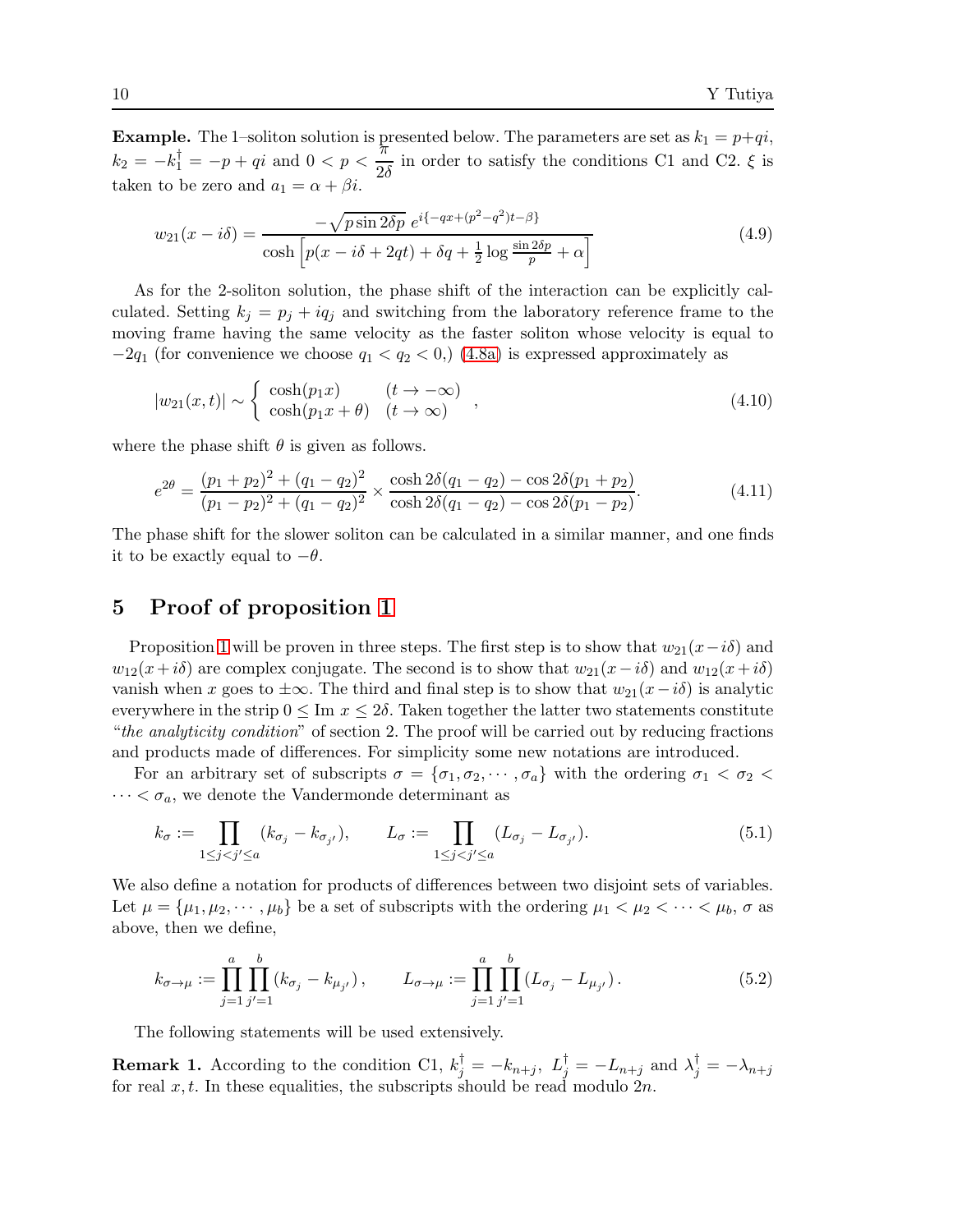**Remark 2.** The real parts of the  $L_j$ 's are positive for  $j = 1, 2, \dots, n$  due to condition C2.

**Remark 3.** Let  $\sigma := {\sigma_1, \sigma_2, \cdots, \sigma_a}$  be a set of subscripts and consider products of differences  $k_{\sigma}$  and  $L_{\sigma}$ . If we split  $\sigma$  into two arbitrary disjoint subsets  $\mu := {\mu_1, \mu_2, \cdots, \mu_b}$ ,  $\kappa := {\kappa_1, \kappa_2, \cdots, \kappa_c}$   $(b+c=a)$ , we have the decompositions:

<span id="page-10-0"></span>
$$
\frac{L_{\sigma}}{k_{\sigma}} = \frac{L_{\mu}L_{\kappa}L_{\mu \to \kappa}}{k_{\mu}k_{\kappa}k_{\mu \to \kappa}}, \quad L_{\sigma}k_{\sigma} = L_{\mu}L_{\kappa}L_{\mu \to \kappa}k_{\mu}k_{\kappa}k_{\mu \to \kappa}.
$$
\n(5.3)

Note that the equalities do not hold for  $L_{\sigma}$  or  $k_{\sigma}$  independently, i.e.,

$$
L_{\sigma} \neq L_{\mu} L_{\kappa} L_{\mu \to \kappa} , \quad k_{\sigma} \neq k_{\mu} k_{\kappa} k_{\mu \to \kappa} , \tag{5.4}
$$

as the signs can differ on both sides of the relations due to the ordering of the subscripts. Obviously these signs are cancelled when we think of a fraction or product like [\(5.3\)](#page-10-0).

Now we proceed to the proof of proposition [1.](#page-8-0) A first result we need is the following theorem, which shall be proven in the Appendix.

<span id="page-10-3"></span>Theorem 1. w<sup>21</sup> *and* w<sup>12</sup> *are complex conjugate.*

Secondly we have

**Property 3.**  $w_{21}(x - i\delta)$  and  $w_{12}(x + i\delta)$  go to 0 when x goes to  $\pm \infty$ .

**Proof.** Because of condition C2 in Proposition [1,](#page-8-0) we see that the first  $n-1$  (n) rows become dominant in the numerator (denominator) of  $(4.8a)$  when x goes to  $\infty$ . Thus, we have

$$
w_{21}(x) \stackrel{x \to \infty}{\longrightarrow} (-)^{n+1} \frac{k_{\{1, \cdots, n-1\}} L_{\{n, \cdots, 2n\}} \prod_{r=1}^{n-1} e^{\lambda_r}}{k_{\{1, \cdots, n\}} L_{\{n+1, \cdots, 2n\}} \prod_{r=1}^{n} e^{\lambda_r}}
$$
  
=  $(-)^{n+1} \frac{L_{\{n\} \to \{n+1, \cdots, 2n\}}}{k_{\{1, \cdots, n-1\} \to \{n\}}} e^{-\lambda_n} \to 0$  (5.5)

On the contrary, the rows from the  $n + 1$ th to the  $2n - 1$ th (the 2nth) become dominant when x goes to  $-\infty$ , which implies,

$$
w_{21}(x) \stackrel{x \to -\infty}{\longrightarrow} (-) \frac{k_{\{n+1, \cdots, 2n-1\}} L_{\{1, \cdots, n, 2n\}} \prod_{r=n+1}^{2n-1} e^{\lambda_r}}{k_{\{n+1, \cdots, 2n\}} L_{\{1, \cdots, n\}} \prod_{r=1}^{n} e^{\lambda_r}}
$$
  
= 
$$
\frac{-L_{\{1, \cdots, n\} \to \{2n\}}}{k_{\{n+1, \cdots, 2n-1\} \to \{2n\}}} e^{-\lambda_{2n}} \to 0
$$

$$
(5.6)
$$

This procedure also applies to  $w_{21}(x - i\delta)$  and  $w_{12}(x + i\delta)$ .

<span id="page-10-2"></span><span id="page-10-1"></span>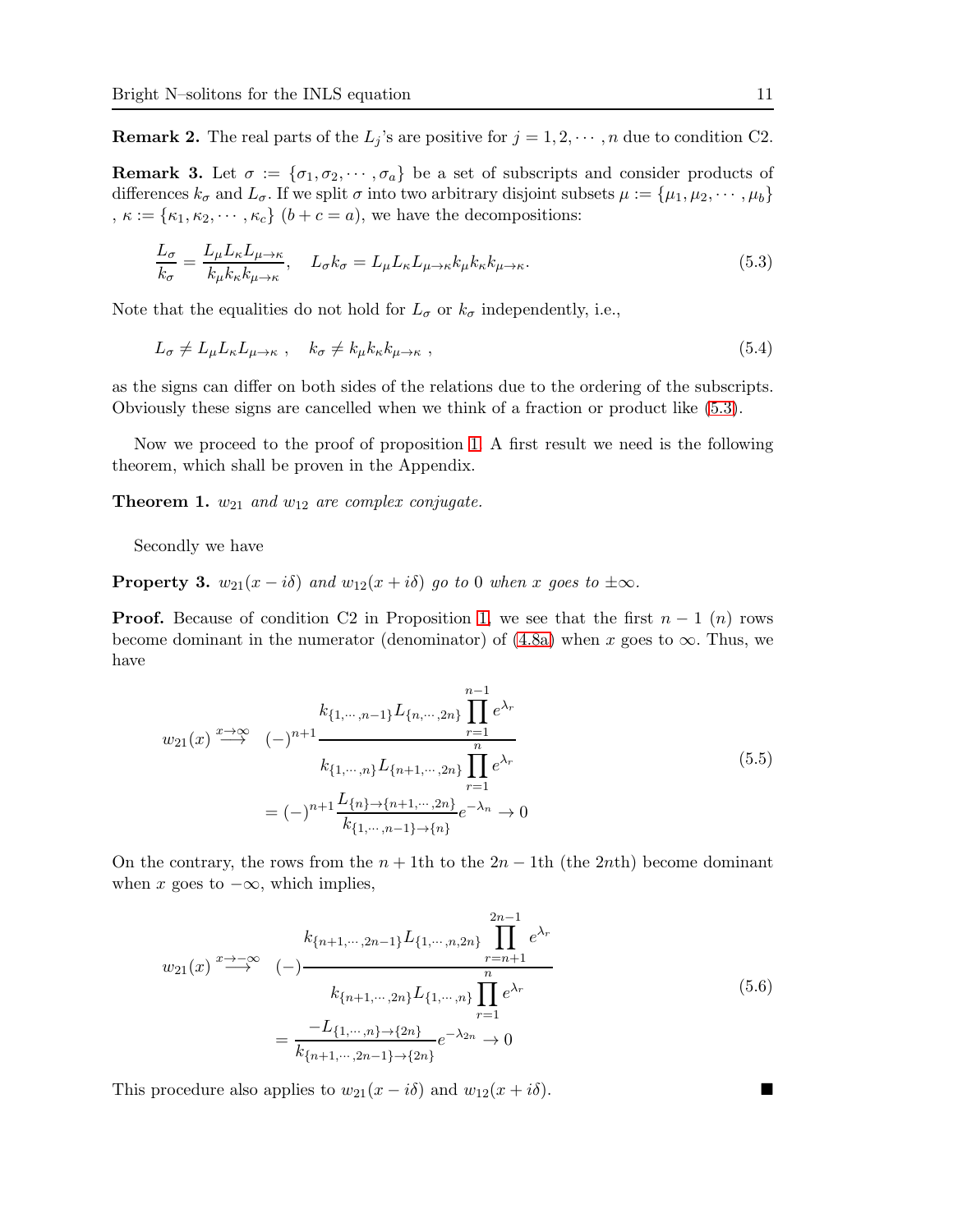To accomplish the third step of the proof, we first change the denominator of  $w_{21}$  to a determinant of the sum of two matrices of half the size.

#### <span id="page-11-2"></span>Theorem 2.

<span id="page-11-0"></span>
$$
\frac{k_{\{n+1\cdots 2n\}}}{L_{\{n+1\cdots 2n\}}} \times \frac{1}{L_{\{1,\cdots,n\}\to\{n+1,\cdots,2n\}}} \times \tau
$$
\n
$$
= (-)^{\frac{n(n-1)}{2}} \det \left( \frac{e^{\lambda_{n+j}}}{L_i - L_{n+j}} + \frac{e^{\lambda_i}}{k_i - k_{n+j}} \right)_{1 \le i,j \le n},
$$
\n(5.7)

*where*  $\tau$  *denotes the denominator of*  $(4.8a)$ *.* 

Proof. First we express the right hand side of  $(5.7)$  as a sum, each term of which is the product of a minor determinant of the matrix  $\left(\frac{e^{\lambda_i}}{1-e^{(\lambda_i)}}\right)$  $k_i - k_{n+j}$  $\setminus$ ij and a minor of the matrix

$$
\left(\frac{e^{\lambda_{n+j}}}{L_i - L_{n+j}}\right)_{ij}.
$$
 Thus, we have  
\n
$$
\left(-\right)^{\frac{n(n-1)}{2}} \det \left(\frac{e^{\lambda_{n+j}}}{L_i - L_{n+j}} + \frac{e^{\lambda_i}}{k_i - k_{n+j}}\right)
$$
\n
$$
= (-)^{\frac{n(n-1)}{2}} \sum_{\substack{\{\sigma,\sigma'\}\\{\{\mu,\mu'\}\}}}\n\left(-\right)^{|\sigma|+[\mu]} \det \left(\frac{1}{k_{\sigma_i} - k_{n+\mu_j}}\right) \det \left(\frac{1}{L_{\sigma'_i} - L_{n+\mu'_j}}\right).
$$
\n(5.8)

<span id="page-11-1"></span>More precisely, when expanding the left hand side we first choose rows, from which we then choose the elements of matrix  $\left(\frac{e^{\lambda_i}}{1-e^{(\lambda_i)}}\right)$  $k_i - k_{n+j}$  $\setminus$ . We label these rows  $\sigma := {\sigma_1, \sigma_2, \cdots, \sigma_r}.$ <br>ij The remaining rows are labeled  $\sigma' := {\{\sigma'_1, \sigma'_2, \cdots, \sigma'_s\}}$ , which yield the the elements of  $\int e^{\lambda_{n+j}}$  $L_i - L_{n+j}$  $\setminus$ ij .

We also have to decide on a partition of the columns. We label the columns belonging to  $\left(\frac{e^{\lambda_i}}{1-\lambda_i}\right)$  $k_i - k_{n+j}$  $\setminus$ as  $\mu := {\mu_1, \mu_2, \cdots, \mu_r}$  (the number of elements in  $\sigma$  and  $\mu$  must of  $i_j$ course be the same). The remaining columns are denoted as  $\mu' := {\mu'_1, \cdots, \mu'_s}$ .  $' \cdot - \mathfrak{c}'$ 

It should be noted that we keep the internal ordering of these subsets to be ascending. The summation that appears in [\(5.8\)](#page-11-1) runs over all possible partitions  $\{\sigma, \sigma'\}$  and  $\{\mu, \mu'\}$ . More detail regarding the decomposition of the determinant of a sum of two matrices into minor determinants can be found in [\[3\]](#page-18-11).

Since we will use the subscripts  $\{n + \mu_1, \dots, n + \mu_r\}$  and  $\{n + \mu'_1, \dots, n + \mu'_s\}$  more often than  $\mu$  and  $\mu'$  themselves, we denote them as  $n + \mu$  and  $n + \mu'$ . Now, each term in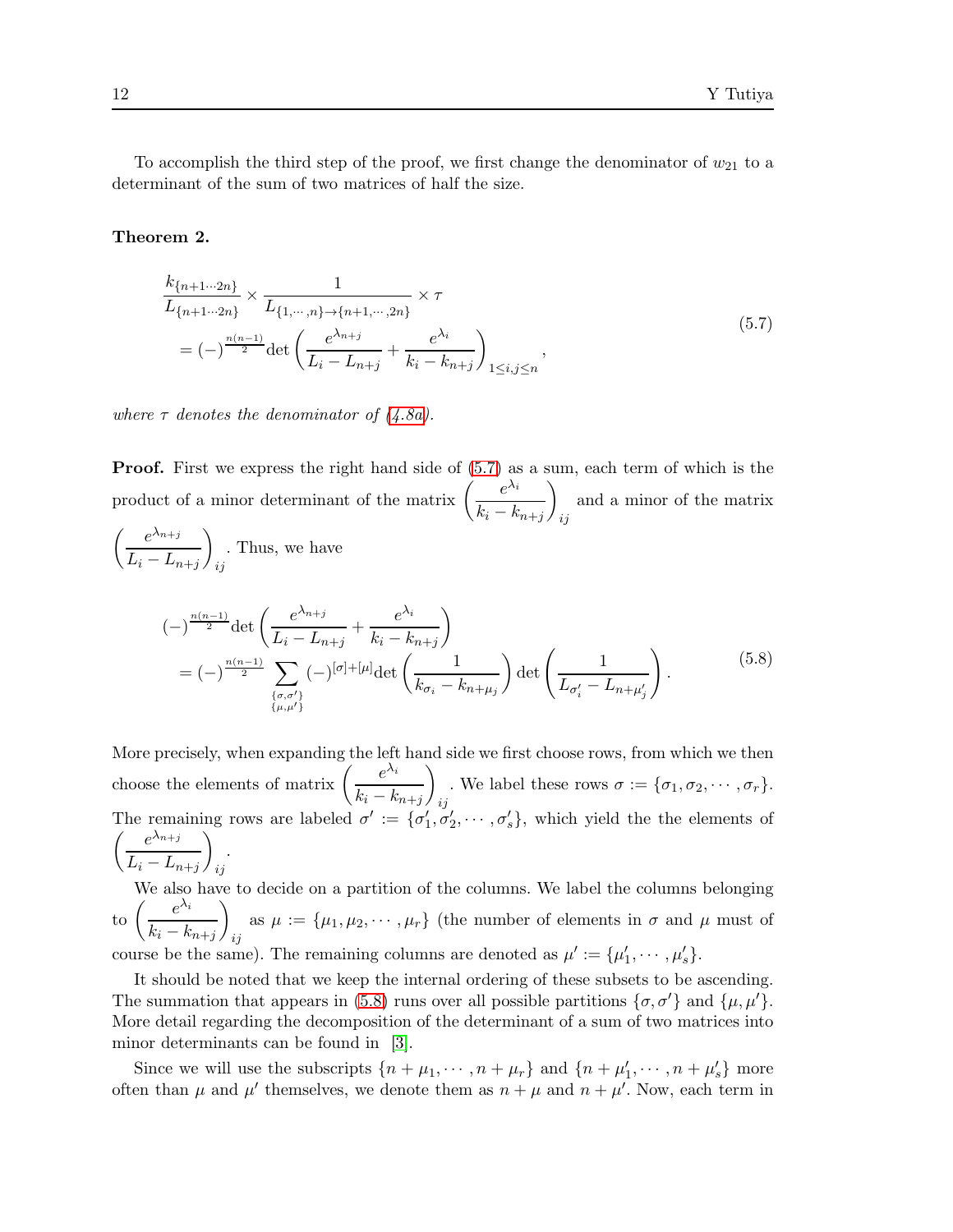[\(5.8\)](#page-11-1) can be recognized to be a Cauchy determinant. So we can express [\(5.8\)](#page-11-1) as

<span id="page-12-0"></span>
$$
(-)^{\frac{n(n-1)}{2}} \det \left( \frac{e^{\lambda_{n+j}}}{L_i - L_{n+j}} + \frac{e^{\lambda_i}}{k_i - k_{n+j}} \right)
$$
  
\n
$$
= (-)^{\frac{n(n-1)}{2}} \sum_{\substack{\{\sigma, \sigma'\} \\ \{\mu, \mu'\} \\ \kappa_{\sigma \to n+\mu} L_{\sigma'} L_{n+\mu'}}} (-)^{[\sigma] + [\mu] + \frac{r(r-1)}{2} + \frac{s(s-1)}{2}]}
$$
  
\n
$$
\times \frac{k_{\sigma} k_{n+\mu} L_{\sigma'} L_{n+\mu'}}{k_{\sigma \to n+\mu} L_{\sigma' \to n+\mu'}} e^{\sum_{j=1}^{r} \lambda_{\sigma_j} + \sum_{j=1}^{s} \lambda_{n+\mu'_j}}
$$
  
\n
$$
= \sum_{\substack{\{\sigma, \sigma'\} \\ \{\mu, \mu'\}}} (-)^{[\sigma] + [\mu] + (n+1)r} \frac{k_{\sigma} k_{n+\mu} L_{\sigma'} L_{n+\mu'}}{k_{\sigma \to n+\mu} L_{\sigma' \to n+\mu'}} e^{\sum_{j=1}^{r} \lambda_{\sigma_j} + \sum_{j=1}^{s} \lambda_{n+\mu'_j}}
$$
  
\n
$$
\{L_{n,\mu'}\} (5.9)
$$

Next we expand the l.h.s. of [\(5.7\)](#page-11-0) and verify that the coefficient in  $e^{\sum_{j=1}^{r} \lambda_{\sigma_j} + \sum_{j=1}^{s} \lambda_{n+\mu'_j}}$ is the same as that of [\(5.9\)](#page-12-0). The expansion involves a rather cumbersome parity which we temporarily denote as  $(-)^S$ . Due to Remark3 we have the following.

the coefficient of 
$$
e^{\sum_{j=1}^{r} \lambda_{\sigma_j} + \sum_{j=1}^{s} \lambda_{n+\mu'_j}}
$$
 in the l.h.s. of (5.7)  
\n
$$
= \frac{k_{\{n+1,\dots,2n\}}}{L_{\{n+1,\dots,2n\}} L_{\{1,\dots,n\} \to \{n+1,\dots,2n\}}} \times \prod_{j=1}^{r} c_{\sigma_j} \times \prod_{j=1}^{s} c_{n+\mu'_j}
$$
\n
$$
\downarrow \qquad \qquad \downarrow \qquad \downarrow \qquad \downarrow \qquad \downarrow \qquad \downarrow \qquad \downarrow \qquad \downarrow \qquad \downarrow \qquad \downarrow \qquad \downarrow \qquad \downarrow \qquad \downarrow \qquad \downarrow \qquad \downarrow \qquad \downarrow \qquad \downarrow \qquad \downarrow \qquad \downarrow \qquad \downarrow \qquad \downarrow \qquad \downarrow \qquad \downarrow \qquad \downarrow \qquad \downarrow \qquad \downarrow \qquad \downarrow \qquad \downarrow \qquad \downarrow \qquad \downarrow \qquad \downarrow \qquad \downarrow \qquad \downarrow \qquad \downarrow \qquad \downarrow \qquad \downarrow \qquad \downarrow \qquad \downarrow \qquad \downarrow \qquad \downarrow \qquad \downarrow \qquad \downarrow \qquad \downarrow \qquad \downarrow \qquad \downarrow \qquad \downarrow \qquad \downarrow \qquad \downarrow \qquad \downarrow \qquad \downarrow \qquad \downarrow \qquad \downarrow \qquad \downarrow \qquad \downarrow \qquad \downarrow \qquad \downarrow \qquad \downarrow \qquad \downarrow \qquad \downarrow \qquad \downarrow \qquad \downarrow \qquad \downarrow \qquad \downarrow \qquad \downarrow \qquad \downarrow \qquad \downarrow \qquad \downarrow \qquad \downarrow \qquad \downarrow \qquad \downarrow \qquad \downarrow \qquad \downarrow \qquad \downarrow \qquad \downarrow \qquad \downarrow \qquad \downarrow \qquad \downarrow \qquad \downarrow \qquad \downarrow \qquad \downarrow \qquad \downarrow \qquad \downarrow \qquad \downarrow \qquad \downarrow \qquad \downarrow \qquad \downarrow \qquad \downarrow \qquad \downarrow \qquad \downarrow \qquad \downarrow \qquad \downarrow \qquad \downarrow \qquad \downarrow \qquad \downarrow \qquad \downarrow \qquad \downarrow \qquad \downarrow \qquad \downarrow \qquad \downarrow \q
$$

<span id="page-12-1"></span>
$$
= (-)^{S} \times \frac{k_{\{n+1,\cdots,2n\}}}{L_{\{n+1,\cdots,2n\}}} \frac{k_{\{\sigma,n+\mu'\}}L_{\{\sigma',n+\mu\}}}{L_{\{1,\cdots,n\}\to\{n+1,\cdots,2n\}}} \prod_{j=1}^{r} c_{\sigma_{j}} \times \prod_{j=1}^{s} c_{n+\mu'_{j}}
$$
  
\n
$$
= (-)^{S} \times \frac{k_{\{n+1,\cdots,2n\}}}{L_{\{n+1,\cdots,2n\}}} \frac{k_{\sigma}k_{n+\mu'}k_{\sigma\to n+\mu'}L_{\sigma'}L_{n+\mu}L_{\sigma'\to n+\mu}}{L_{\{1,\cdots,n\}\to\{n+1,\cdots,2n\}}} \times \prod_{j=1}^{r} \frac{L_{\sigma_{j}\to\{n+1,\cdots,2n\}}}{k_{\sigma_{j}\to\{n+1,\cdots,2n\}}} \times \left(\prod_{j=1}^{s} -\frac{L_{n+\mu'_{j}\to\{n+1,\cdots,2n\}\}\{n+\mu'_{j}\}}{k_{n+\mu'_{j}\to\{n+1,\cdots,2n\}\}\{n+\mu'_{j}\}}}\right)
$$
  
\n
$$
= (-)^{S} \times (-)^{s} \times \frac{k_{\{n+1,\cdots,2n\}}}{L_{\{n+1,\cdots,2n\}}} \frac{k_{\sigma}k_{n+\mu'}k_{\sigma\to n+\mu'}L_{\sigma'}L_{n+\mu}L_{\sigma'\to n+\mu}}{L_{\{1,\cdots,n\}\to\{n+1,\cdots,2n\}}} \times \frac{L_{\sigma\to\{n+1,\cdots,2n\}}}{k_{\sigma\to\{n+1,\cdots,2n\}}} \left(\frac{L_{n+\mu'}}{k_{n+\mu'}}\right)^{2} \frac{L_{n+\mu'\to n+\mu}}{k_{n+\mu'\to n+\mu}}
$$
  
\n
$$
= (-)^{S} \times (-)^{s} \times \frac{k_{\sigma}k_{n+\mu}L_{\sigma'}L_{n+\mu'}}{k_{\sigma\to n+\mu}L_{\sigma'\to n+\mu'}} \tag{5.10}
$$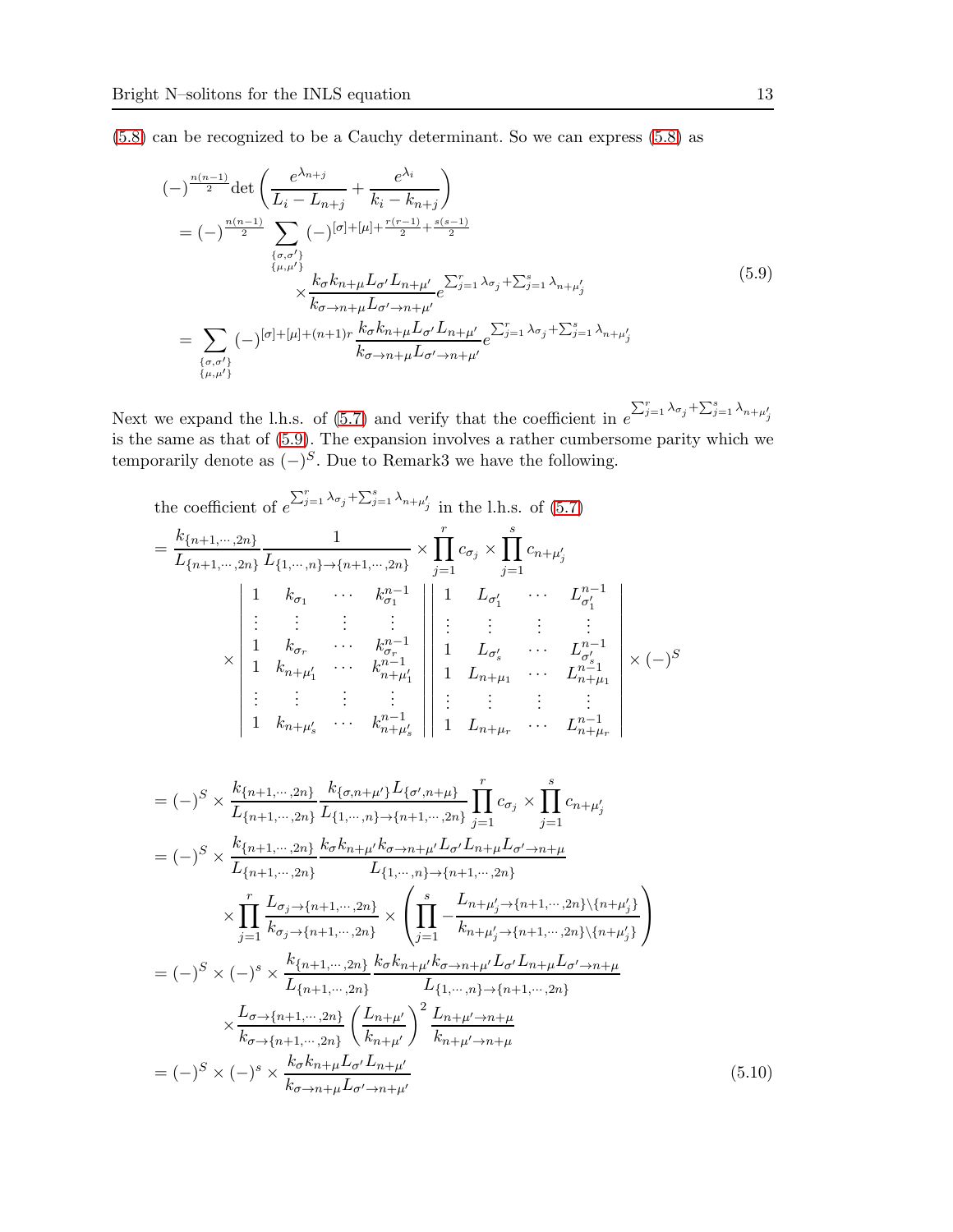Thus, the remaining task is to show that the signs of [\(5.9\)](#page-12-0) and [\(5.10\)](#page-12-1) are the same. In [\(5.10\)](#page-12-1),  $(-)^S$  denotes the parity of the permutation needed to rearrange  $\{1, 2, \dots, 2n\}$  in the order  $\{\sigma, n + \mu', \sigma', n + \mu\}$ . In this rearrangement, we first change  $\{1, 2, \cdots, 2n\}$  to  $\{\sigma, \sigma', n+\mu, n+\mu'\}$ , which has the parity  $(-)^{[\sigma]+[\mu]}$ . Then we change  $\{\sigma, \sigma', n+\mu, n+\mu'\}$ to  $\{\sigma, n + \mu', \sigma', n + \mu\}$ , which has the parity  $(-)^{ns}$ . Thus, we have

<span id="page-13-0"></span>
$$
(-)^{S} \times (-)^{s} = (-)^{[\sigma]+[\mu]+(n+1)s} = (-)^{[\sigma]+[\mu]+(n+1)r}.
$$
\n(5.11)

From  $(5.9)$ ,  $(5.10)$ ,  $(5.11)$ , We see that Theorem [2](#page-11-2) holds.

Using Theorem [2,](#page-11-2) we can now accomplish the last step in the proof of Propositio[n1](#page-8-0)

Corollary 1. *If the absolute values of*  $k_j$  *are small enough,*  $w_{21}(x - i\delta)$  *becomes analytic everywhere in the strip*  $0 \leq \text{Im } x \leq 2\delta$ .

**Proof.** We shall prove that  $w_{21}(x)$  is analytic everywhere in  $\delta \geq |\text{Im } x|$ . We first rewrite Theorem [2](#page-11-2) as follows.

<span id="page-13-1"></span>
$$
\tau = (-)^{\frac{n(n-1)}{2}} \times \frac{L_{\{n+1\cdots 2n\}}}{k_{\{n+1\cdots 2n\}}} \times L_{\{1,\cdots,n\} \to \{n+1,\cdots,2n\}} \times e^{\sum_{j=1}^{n} \lambda_{n+j}} \times \det\left(\frac{1}{L_i - L_{n+j}} + \frac{e^{\lambda_i - \lambda_{n+j}}}{k_i - k_{n+j}}\right).
$$
\n(5.12)

So, whether  $w_{21}(x)$  is analytic or not depends on the last determinant in [\(5.12\)](#page-13-1). Due to Remark 1, the determinant becomes

<span id="page-13-2"></span>
$$
\det\left(\frac{1}{L_i + L_j^{\dagger}} + \frac{e^{\lambda_i + \lambda_j^{\dagger}}}{k_i + k_j^{\dagger}}\right). \tag{5.13}
$$

It is easily seen that [\(5.13\)](#page-13-2) is positive for real x because, for any nonzero vector  $(y_1, y_2, \dots, y_n)$ ,

$$
(y_{1}, \dots, y_{n})\begin{pmatrix} \frac{1}{L_{1}+L_{1}^{\dagger}} + \frac{e^{\lambda_{1}+\lambda_{1}^{\dagger}}}{k_{1}+k_{1}^{\dagger}} & \cdots & \frac{1}{L_{1}+L_{n}^{\dagger}} + \frac{e^{\lambda_{1}+\lambda_{n}^{\dagger}}}{k_{1}+k_{n}^{\dagger}} \\ \vdots & \ddots & \vdots \\ \frac{1}{L_{n}+L_{1}^{\dagger}} + \frac{e^{\lambda_{n}+\lambda_{1}^{\dagger}}}{k_{n}+k_{1}^{\dagger}} & \cdots & \frac{1}{L_{n}+L_{n}^{\dagger}} + \frac{e^{\lambda_{n}+\lambda_{n}^{\dagger}}}{k_{n}+k_{1}^{\dagger}} \end{pmatrix} \begin{pmatrix} y_{1}^{\dagger} \\ \vdots \\ y_{n}^{\dagger} \end{pmatrix}
$$
  
\n
$$
= \int_{-\infty}^{0} du(y_{1}, \dots, y_{n}) \begin{pmatrix} e^{(L_{1}+L_{1}^{\dagger})u} & \cdots & e^{(L_{1}+L_{n}^{\dagger})u} \\ \vdots & \ddots & \vdots \\ e^{(L_{n}+L_{1}^{\dagger})u} & \cdots & e^{(\lambda_{1}+\lambda_{n}^{\dagger})u} \end{pmatrix} \begin{pmatrix} y_{1}^{\dagger} \\ \vdots \\ y_{n}^{\dagger} \end{pmatrix}
$$
  
\n
$$
+ \int_{-\infty}^{x} du(y_{1}, \dots, y_{n}) \begin{pmatrix} e^{\lambda_{1}+\lambda_{1}^{\dagger}} |_{x=u} & \cdots & e^{\lambda_{1}+\lambda_{n}^{\dagger}} |_{x=u} \\ \vdots & \ddots & \vdots \\ e^{\lambda_{n}+\lambda_{1}^{\dagger}} |_{x=u} & \cdots & e^{\lambda_{n}+\lambda_{n}^{\dagger}} |_{x=u} \end{pmatrix} \begin{pmatrix} y_{1}^{\dagger} \\ \vdots \\ y_{n}^{\dagger} \end{pmatrix}
$$
  
\n
$$
= \int_{-\infty}^{0} du \sum_{j=1}^{n} |y_{j}e^{L_{j}u}|^{2} + \int_{-\infty}^{x} du \sum_{j=1}^{n} |(y_{j}e^{\lambda_{j}}|_{
$$

Regarding the integrals aboves, note that  $k_j + k_j^{\dagger}$  $j$  and  $L_j + L_j^{\dagger}$  $j$  are positive due to condition C1 and Remark2. Thus, we see [\(5.13\)](#page-13-2) is nonzero on the real axis. As for the whole strip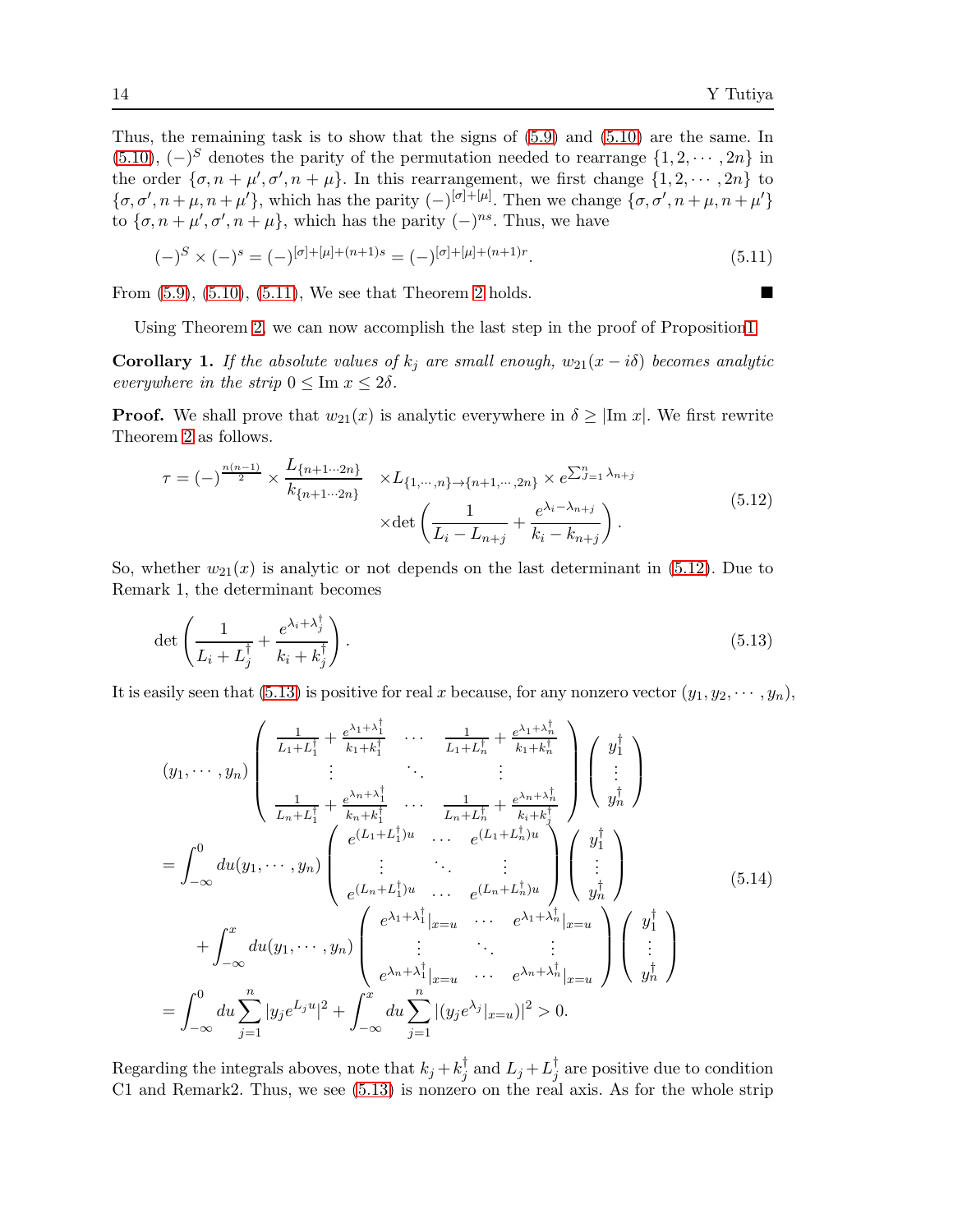$\delta \leq |\text{Im } x|$ , by inspection of [\(5.5\)](#page-10-1) and [\(5.6\)](#page-10-2), we see that  $w_{21}$  is analytic in the strip if the real part of |x| is large enough. More precisely, there exists a real constant R such that  $w_{21}$ is analytic in the region  $\{x \mid \delta \leq |\text{Im } x| \cap |\text{Re } x| \geq R\}$ , which leaves open the possibility that  $w_{21}$  might still have singular points in the rectangle  $\{x \mid \delta \leq |\text{Im } x| \cap |\text{Re } x| < R\}$ . However, since  $w_{21}$  is real analytic, we have a certain analytic neighbourhood including the line  $\{x \mid -R \leq x \leq R\}$ . Furthermore, since  $w_{21}$  contains the variable x only in the form  $k_jx$ , choosing the absolute values of  $k_j$  small enough, one can make sure the analytic neighbourhood gets broad enough until it contains the whole rectangle.

#### 6 Concluding remarks

We presented a double Wronskian solution for the focusing intermediate nonlinear Schrödinger equation. Its construction was based on Sato theory, which also clarified the relation between the 2–component KP hierarchy and this particular INLS equation.

The solitons exhibit peculiar interactions, i.e., the 2–soliton solution exhibits oscillations for the slower soliton in the interaction region. It is an interesting problem to investigate the properties of these soliton solutions in comparison to those of e.g. the NLS equation, which should shed more light on the characteristic interaction properties of the INLS solitons. This will be investigated in the future.

As pointed out in the Introduction, the  $\delta \to 0$  limit of the INLS equation with  $\sigma =$ −1 yields the focusing NLS equation. It is important to remark that the solution [\(4.8a\)](#page-7-1) satisfying  $C1 \sim C3$  endures this limit, i.e.  $U = w_{21}/\sqrt{2\delta}$  corresponds to the *n*-soliton solution of the focusing NLS in double Wronskian form. Let us explain the fact briefly. Since  $c_j \to (2\delta)^n, c_{n+j} \to -(2\delta)^{n-1}, (j = 1, 2, \cdots, n)$  and  $L_j \to 2\delta k_j, (j = 1, 2, \cdots, 2n)$ as  $\delta \to 0$ ,  $w_{21}$  can be approximated as follows.

<span id="page-14-0"></span>
$$
w_{21}(x)/\sqrt{2\delta} = (-)^{n+1}
$$
\n
$$
\sqrt{2\delta}e^{\lambda_1} \cdots k_1^{n-2}\sqrt{2\delta}e^{\lambda_1} 1 k_1 \cdots k_1^n
$$
\n
$$
\sqrt{2\delta}e^{\lambda_2} \cdots k_2^{n-2}\sqrt{2\delta}e^{\lambda_2} 1 k_2 \cdots k_2^n
$$
\n
$$
\vdots \qquad \vdots \qquad \vdots \qquad \vdots \qquad \vdots \qquad \vdots
$$
\n
$$
\times \frac{|-(\sqrt{2\delta})^{-1}e^{\lambda_{2n}} \cdots k_{2n}^{n-2}(\sqrt{2\delta})^{-1}e^{\lambda_{2n}} 1 k_{2n} \cdots k_{2n}^n|}{\sqrt{2\delta}e^{\lambda_1} \cdots k_1^{n-1}\sqrt{2\delta}e^{\lambda_1} 1 k_1 \cdots k_1^{n-1}}
$$
\n
$$
\downarrow \qquad \vdots \qquad \vdots \qquad \vdots \qquad \vdots \qquad \vdots \qquad \vdots \qquad \vdots \qquad \vdots \qquad \vdots \qquad \vdots \qquad \vdots \qquad \vdots \qquad \vdots \qquad \vdots \qquad \vdots \qquad \vdots \qquad \vdots \qquad \vdots \qquad \vdots \qquad \vdots \qquad \vdots \qquad \vdots \qquad \vdots \qquad \vdots \qquad \vdots \qquad \vdots \qquad \vdots \qquad \vdots \qquad \vdots \qquad \vdots \qquad \vdots \qquad \vdots \qquad \vdots \qquad \vdots \qquad \vdots \qquad \vdots \qquad \vdots \qquad \vdots \qquad \vdots \qquad \vdots \qquad \vdots \qquad \vdots \qquad \vdots \qquad \vdots \qquad \vdots \qquad \vdots \qquad \vdots \qquad \vdots \qquad \vdots \qquad \vdots \qquad \vdots \qquad \vdots \qquad \vdots \qquad \vdots \qquad \vdots \qquad \vdots \qquad \vdots \qquad \vdots \qquad \vdots \qquad \vdots \qquad \vdots \qquad \vdots \qquad \vdots \qquad \vdots \qquad \vdots \qquad \vdots \qquad \vdots \qquad \vdots \qquad \vdots \qquad \vdots \qquad \vdots \qquad \
$$

By defining the phase constants  $a_j = a'_j - \frac{1}{2}$  $\frac{1}{2}\ln(2\delta)$ , the  $\sqrt{2\delta}$ 's in the determinants disappear and [\(6.1\)](#page-14-0) becomes nothing else but the bright n-soliton solution of the focusing NLS equation.

#### Acknowledgement

This work was partially supported by a Grant-in-Aid from the Japan foundation for the Promotion of Science (JSPS). The author is grateful to R. Willox for his pointed remarks and for encouraging the author. The author also would like to thank S. Kakei, Y. Ohta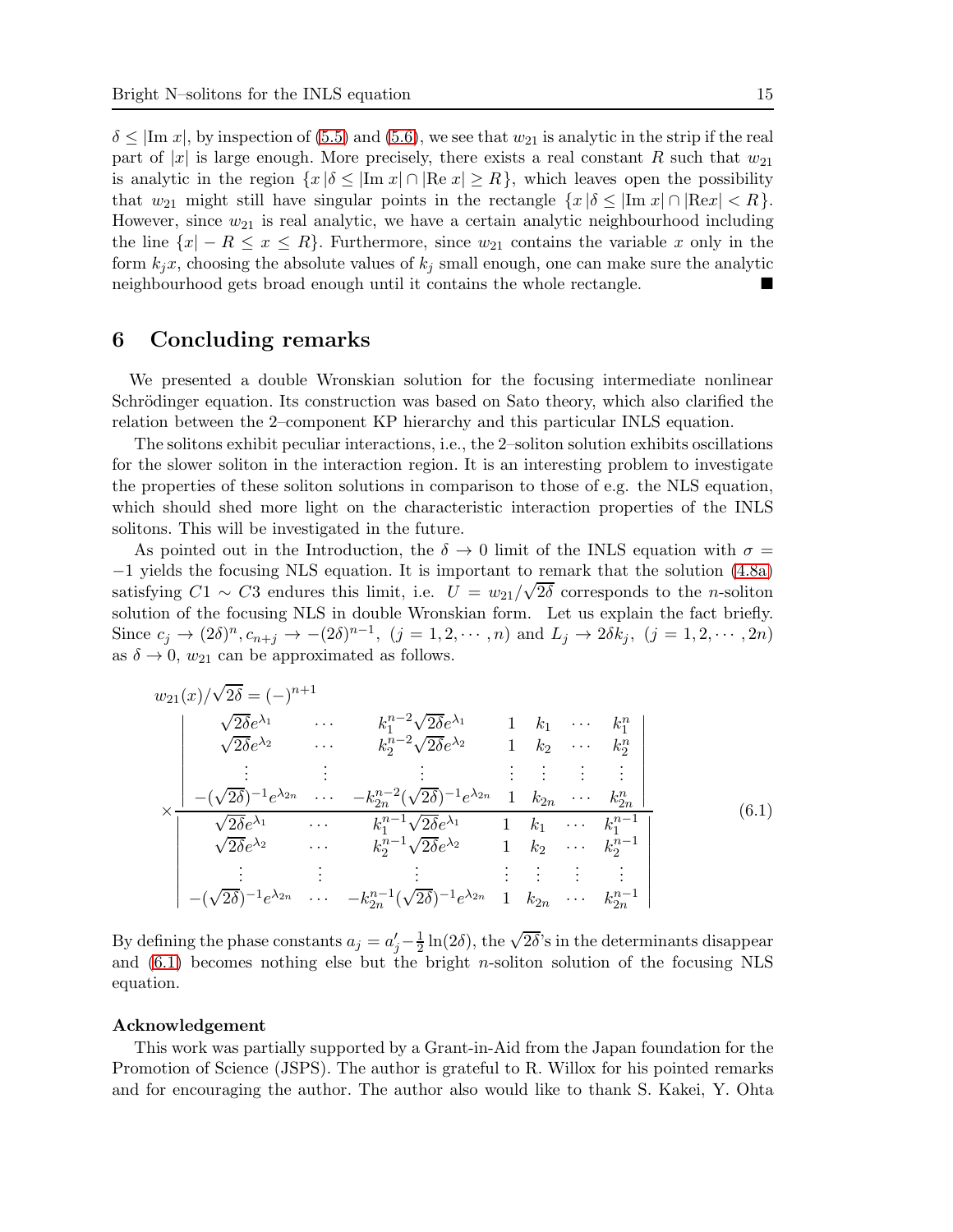and J. Nimmo for discussions and advice. This paper could not have been refined without their help.

# A Proof of Theorem [1](#page-10-3)

Proof. By virtue of Remark 1, the complex conjugate of  $(4.8a)$  is

$$
w_{21}^{\dagger} = (-)^{n+1}
$$
\n
$$
\begin{vmatrix}\nc_1^{\dagger}e^{-\lambda_{n+1}} & \cdots & (-k_{n+1})^{n-2}c_1^{\dagger}e^{-\lambda_{n+1}} & 1 & \cdots & (-L_{n+1})^n \\
\vdots & \vdots & \vdots & \vdots & \vdots & \vdots \\
c_n^{\dagger}e^{-\lambda_{2n}} & \cdots & (-k_{2n})^{n-2}c_n^{\dagger}e^{-\lambda_{2n}} & 1 & \cdots & (-L_{2n})^n \\
c_{n+1}^{\dagger}e^{-\lambda_1} & \cdots & (-k_1)^{n-2}c_{n+1}^{\dagger}e^{-\lambda_1} & 1 & \cdots & (-L_{1})^n \\
\vdots & \vdots & \vdots & \vdots & \vdots & \vdots \\
c_{2n}^{\dagger}e^{-\lambda_{n}} & \cdots & (-k_{n})^{n-2}c_{2n}^{\dagger}e^{-\lambda_{n}} & 1 & \cdots & (-L_{n})^n \\
c_1^{\dagger}e^{-\lambda_{n+1}} & \cdots & (-k_{n+1})^{n-1}c_1^{\dagger}e^{-\lambda_{n+1}} & 1 & \cdots & (-L_{n+1})^{n-1} \\
\vdots & \vdots & \vdots & \vdots & \vdots \\
c_n^{\dagger}e^{-\lambda_{2n}} & \cdots & (-k_{2n})^{n-1}c_n^{\dagger}e^{-\lambda_{2n}} & 1 & \cdots & (-L_{2n})^{n-1} \\
c_{n+1}^{\dagger}e^{-\lambda_1} & \cdots & (-k_1)^{n-1}c_{n+1}^{\dagger}e^{-\lambda_1} & 1 & \cdots & (-L_{1})^{n-1} \\
\vdots & \vdots & \vdots & \vdots & \vdots & \vdots \\
c_{2n}^{\dagger}e^{-\lambda_{n}} & \cdots & (-k_{n})^{n-1}c_{2n}^{\dagger}e^{-\lambda_{n}} & 1 & \cdots & (-L_{n})^{n-1}\n\end{vmatrix}
$$
\n(A.1)

We arrange the rows in ascending order for the subscripts of  $\lambda$  and gather the negative signs in each row. Then we have,

<span id="page-15-0"></span>
$$
w_{21}^{\dagger} = \begin{vmatrix} c_{n+1}^{\dagger} e^{-\lambda_1} & \cdots & k_1^{n-2} c_{n+1}^{\dagger} e^{-\lambda_1} & 1 & \cdots & L_1^n \\ c_{2n}^{\dagger} e^{-\lambda_n} & \cdots & k_n^{n-2} c_{2n}^{\dagger} e^{-\lambda_n} & 1 & \cdots & L_n^n \\ c_1^{\dagger} e^{-\lambda_{n+1}} & \cdots & k_{n+1}^{n-2} c_1^{\dagger} e^{-\lambda_{n+1}} & 1 & \cdots & L_{n+1}^n \\ \vdots & \vdots & \vdots & \vdots & \vdots & \vdots \\ c_n^{\dagger} e^{-\lambda_{2n}} & \cdots & k_2^{n-2} c_n^{\dagger} e^{-\lambda_{2n}} & 1 & \cdots & L_{2n}^n \\ c_{n+1}^{\dagger} e^{-\lambda_1} & \cdots & k_1^{n-1} c_{n+1}^{\dagger} e^{-\lambda_1} & 1 & \cdots & L_1^{n-1} \\ \vdots & \vdots & \vdots & \vdots & \vdots & \vdots \\ c_{2n}^{\dagger} e^{-\lambda_n} & \cdots & k_n^{n-1} c_{2n}^{\dagger} e^{-\lambda_n} & 1 & \cdots & L_n^{n-1} \\ c_1^{\dagger} e^{-\lambda_{n+1}} & \cdots & k_{n+1}^{n-1} c_1^{\dagger} e^{-\lambda_{n+1}} & 1 & \cdots & L_{n+1}^{n-1} \\ \vdots & \vdots & \vdots & \vdots & \vdots & \vdots \\ c_n^{\dagger} e^{-\lambda_{2n}} & \cdots & k_{2n}^{n-1} c_n^{\dagger} e^{-\lambda_{2n}} & 1 & \cdots & L_{2n}^{n-1} \end{vmatrix}
$$
\n(A.2)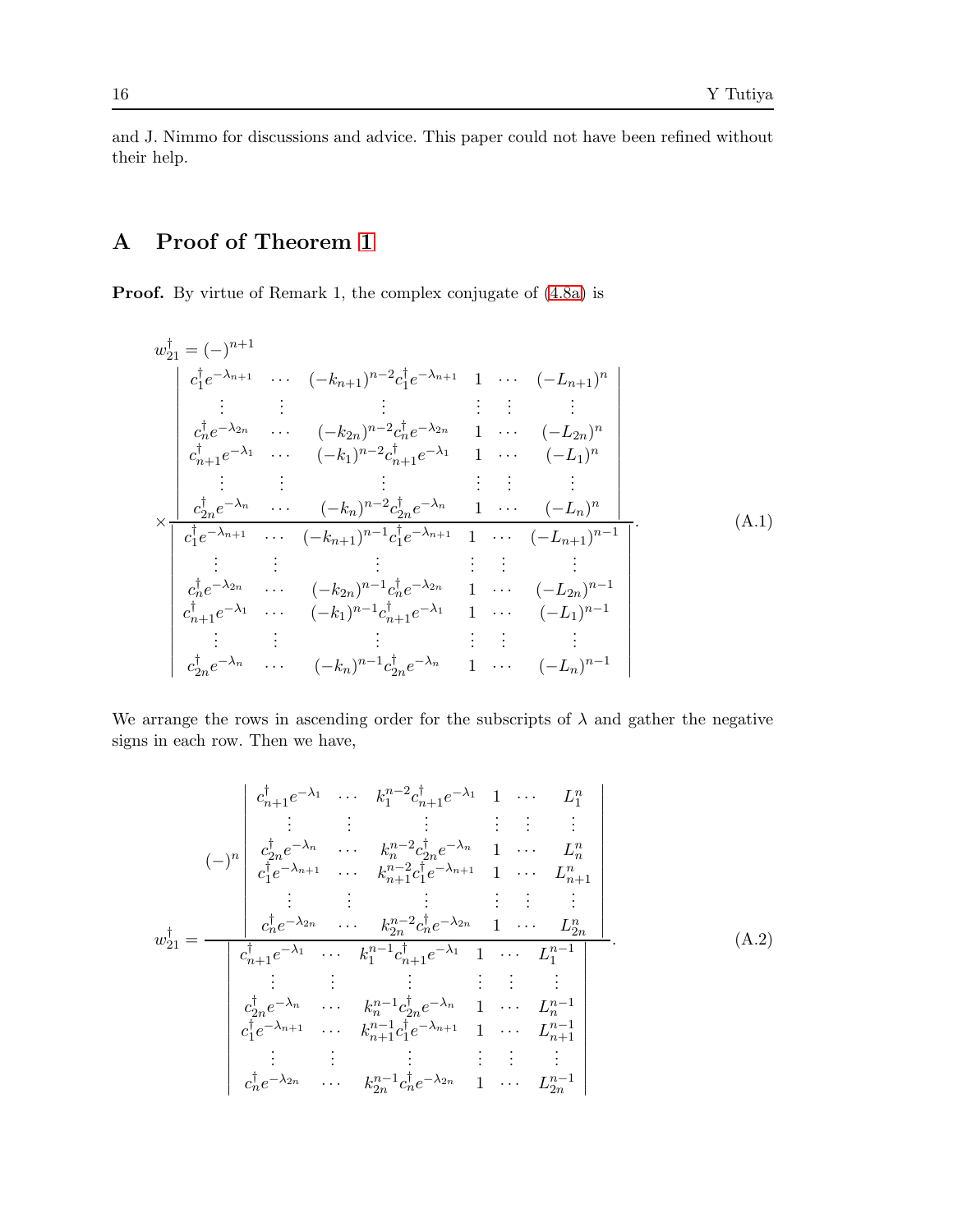Now we carry out the Laplace expansions of both the numerator and the denominator in  $(A.2).$  $(A.2).$ 

The numerator of (A.2)  
\n
$$
= (-)^{n} \times \sum (-)^{[\sigma]} \prod_{r=1}^{n-1} c_{n+\sigma_{r}}^{\dagger} e^{-\lambda_{\sigma_{r}}}
$$
\n
$$
\times \begin{vmatrix}\n1 & k_{\sigma_{1}} & \cdots & k_{\sigma_{1}}^{n-2} \\
1 & k_{\sigma_{2}} & \cdots & k_{\sigma_{2}}^{n-2} \\
\vdots & \vdots & \vdots & \vdots \\
1 & k_{\sigma_{n-1}} & \cdots & k_{\sigma_{n-1}}^{n-2}\n\end{vmatrix}\n\begin{vmatrix}\n1 & L_{\sigma'_{1}} & \cdots & L_{\sigma'_{1}}^{n} \\
1 & L_{\sigma'_{2}} & \cdots & L_{\sigma'_{2}}^{n} \\
\vdots & \vdots & \vdots & \vdots \\
1 & L_{\sigma'_{n+1}} & \cdots & L_{\sigma'_{n+1}}^{n}\n\end{vmatrix}
$$
\n(A.3)  
\n
$$
= (-)^{n+1} \times \sum (-)^{[\sigma]} k_{\sigma} L_{\sigma'} \prod_{r=1}^{n-1} c_{n+\sigma_{r}}^{\dagger} e^{-\lambda_{\sigma_{r}}}
$$

The summation runs over all possible ascending partitions  $\sigma, \sigma'$  of  $\{1, 2, \cdots, 2n\}$ , where  $\sigma := \{\sigma_1, \sigma_2, \cdots, \sigma_{n-1}\}\$ and  $\sigma' := \{\sigma'_1, \sigma'_2, \cdots, \sigma'_{n+1}\}\$ .  $(-)^{[\sigma]}$  denotes the parity of the permutation needed to move the rows of type  $\sigma$  to the beginning and of type  $\sigma'$  to the end. We apply the same procedure to the denominator of [\(A.2\)](#page-15-0) (for which the partition is denoted by  $\mu := {\mu_1, \mu_2, \cdots, \mu_n}, \mu' := {\mu'_1, \mu'_2, \cdots, \mu'_n}$  and have

<span id="page-16-0"></span>
$$
w_{21}^{\dagger} = \frac{(-)^{n+1} \sum_{\{\sigma_j\},\{\sigma'_j\}} (-)^{[\sigma]} k_{\sigma} L_{\sigma'} \prod_{r=1}^{n-1} c_{n+\sigma_r}^{\dagger} e^{-\lambda_{\sigma_r}}}{\sum_{\mu,\mu'} (-)^{[\mu]} k_{\mu} L_{\mu'} \prod_{r=1}^{n} c_{n+\mu_r}^{\dagger} e^{-\lambda_{\mu_r}}}
$$
\n(A.4)

Next we consider  $w_{12}$ . Rearranging the columns in  $(4.8b)$ , we have,

<span id="page-16-1"></span>
$$
w_{12} = \frac{\begin{vmatrix} c_1^{-1}e^{-\lambda_1} & \cdots & L_1^{n-2}c_1^{-1}e^{-\lambda_1} & 1 & \cdots & k_1^n \\ c_2^{-1}e^{-\lambda_2} & \cdots & L_2^{n-2}c_2^{-1}e^{-\lambda_2} & 1 & \cdots & k_2^n \\ \vdots & \vdots & \vdots & \vdots & \vdots & \vdots \\ c_{2n}^{-1}e^{-\lambda_{2n}} & \cdots & L_{2n}^{n-2}c_{2n}^{-1}e^{-\lambda_{2n}} & 1 & \cdots & k_{2n}^n \\ c_1^{-1}e^{-\lambda_1} & \cdots & L_1^{n-1}c_1^{-1}e^{-\lambda_1} & 1 & \cdots & k_{2n}^{n-1} \\ c_2^{-1}e^{-\lambda_2} & \cdots & L_2^{n-1}c_2^{-1}e^{-\lambda_2} & 1 & \cdots & k_2^{n-1} \\ \vdots & \vdots & \vdots & \vdots & \vdots & \vdots \\ c_{2n}^{-1}e^{-\lambda_{2n}} & \cdots & L_{2n}^{n-1}c_{2n}^{-1}e^{-\lambda_{2n}} & 1 & \cdots & k_{2n}^{n-1} \\ (-)^n \sum_{\sigma,\sigma'} (-)^{[\sigma]} L_{\sigma} k_{\sigma'} \prod_{r=1}^{n-1} c_{\sigma_r}^{-1} e^{-\lambda_{\sigma_r}} \\ = \frac{\begin{vmatrix} (-)^n \sum_{\sigma,\sigma'} (-)^{[\sigma]} L_{\sigma} k_{\sigma'} & \prod_{r=1}^{n-1} c_{\sigma_r}^{-1} e^{-\lambda_{\sigma_r}} \\ m_{\sigma} & m_{\sigma} & m_{\sigma} \end{vmatrix}}{\sum_{\mu,\mu'} (-)^{[\mu]} L_{\mu} k_{\mu'} \prod_{r=1}^{n} c_{\mu_r}^{-1} e^{-\lambda_{\mu_r}}}
$$
\n(A.5)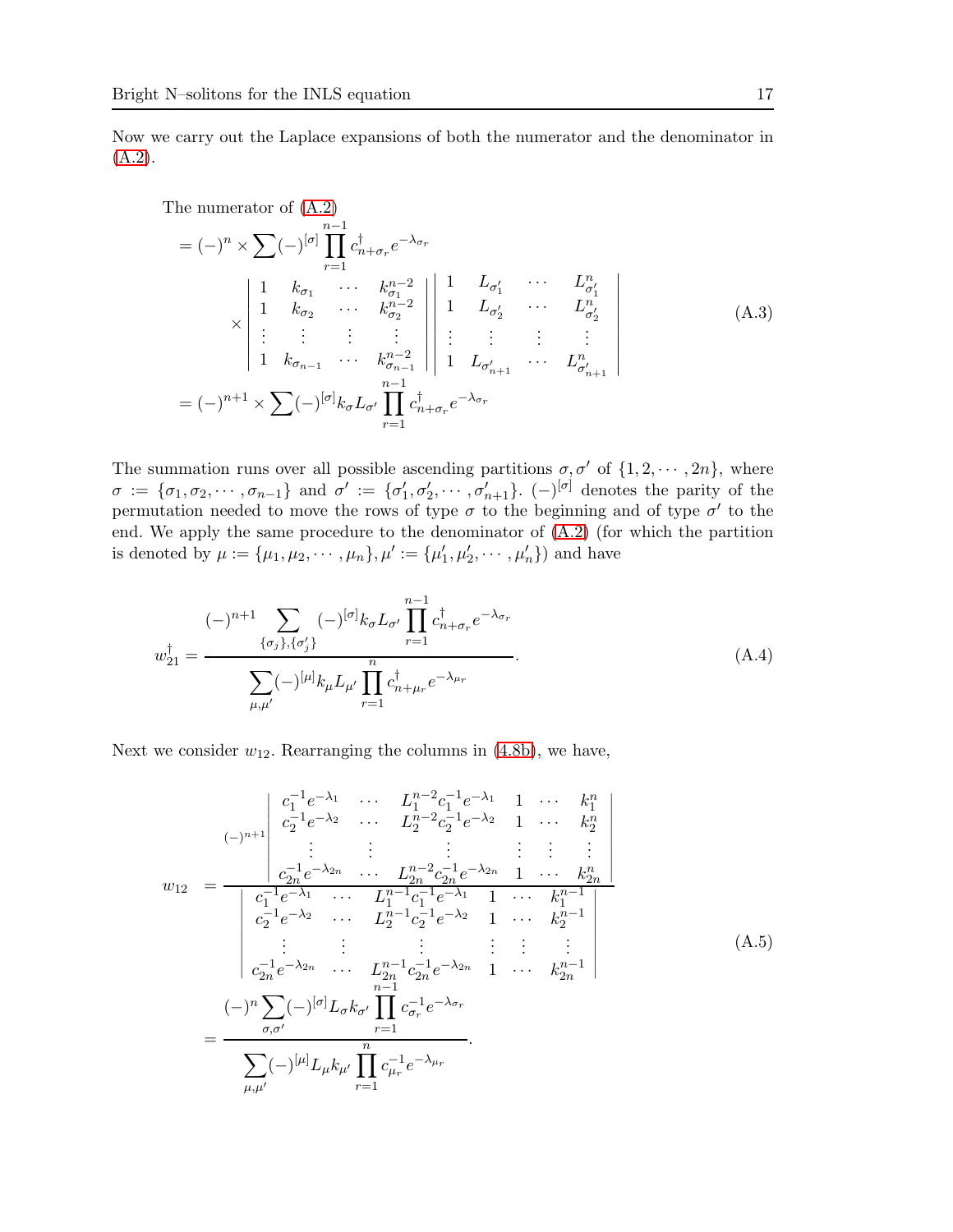To prove  $w_{21}^{\dagger} = w_{12}$  all we have to do is to show that

<span id="page-17-0"></span>the coefficient of 
$$
e^{-\sum_{j=1}^{n-1} \lambda_{\sigma_j}}
$$
 of the numerator of (A.4)  
the coefficient of  $e^{-\sum_{j=1}^{n-1} \lambda_{\sigma_j}}$  of the numerator of (A.5)  

$$
= \frac{\text{the coefficient of } e^{-\sum_{j=1}^{n} \lambda_{\mu_j}}}{\text{the coefficient of } e^{-\sum_{j=1}^{n} \lambda_{\mu_j}}
$$
 of the denominator of (A.5) (A.6)

for arbitrary  $\sigma$  and  $\mu$ . To accomplish this, we will make repeated use of Remark 3:

<span id="page-17-2"></span>the l.h.s. of (A.6) = 
$$
-\frac{k_{\sigma}L_{\sigma'}\prod_{r=1}^{n-1}c_{n+\sigma_{r}}^{\dagger}}{L_{\sigma}k_{\sigma'}\prod_{r=1}^{n-1}c_{\sigma_{r}}^{-1}} = -\frac{k_{\sigma}L_{\sigma'}}{L_{\sigma}k_{\sigma'}}\prod_{r=1}^{n-1}c_{n+\sigma_{r}}^{\dagger}c_{\sigma_{r}}
$$
(A.7)

Note that  $c_j$  can be rewritten as,

$$
c_{j} = \begin{cases} \frac{L_{\{j\} \to \{n+1 \cdots, 2n\}}}{k_{\{j\} \to \{n+1 \cdots, 2n\}}} = \frac{L_{\{j\} \to \{n+1, \cdots, 2n\} \setminus \{j\}}}{k_{\{j\} \to \{n+1, \cdots, 2n\} \setminus \{j\}}} & (j = 1, 2, \cdots, n) \\ -\frac{L_{\{j\} \to \{n+1, \cdots, 2n\} \setminus \{j\}}}{k_{\{j\} \to \{n+1, \cdots, 2n\} \setminus \{j\}}} & (j = n+1, n+2, \cdots, 2n) \end{cases}
$$
(A.8)

Thus, we have

<span id="page-17-1"></span>
$$
\prod_{r=1}^{n-1} c_{n+\sigma_r}^{\dagger} c_{\sigma_r} = \prod_{r=1}^{n-1} \left\{ - \left( \frac{L_{\{n+\sigma_r\} \to \{n+1, \cdots, 2n\} \setminus \{n+\sigma_r\}}}{k_{\{\sigma_r\} \to \{n+1, \cdots, 2n\} \setminus \{n+\sigma_r\}}} \right)^{\dagger} \frac{L_{\{\sigma_r\} \to \{n+1, \cdots, 2n\} \setminus \{\sigma_r\}}}{k_{\{\sigma_r\} \to \{n+1, \cdots, 2n\} \setminus \{\sigma_r\}}} \right\}
$$
\n
$$
= (-)^{n-1} \prod_{r=1}^{n-1} \frac{L_{\{\sigma_r\} \to \{1, \cdots, n\} \setminus \{\sigma_r\}}}{k_{\{\sigma_r\} \to \{n+1, \cdots, 2n\} \setminus \{\sigma_r\}}} \frac{L_{\{\sigma_r\} \to \{n+1, \cdots, 2n\} \setminus \{\sigma_r\}}}{k_{\{\sigma_r\} \to \{n+1, \cdots, 2n\} \setminus \{\sigma_r\}}} = (-)^{n-1} \prod_{r=1}^{n-1} \frac{L_{\sigma_r \to \{1, \cdots, n\} \setminus \{\sigma_r\}}}{k_{\sigma_r \to \{1, \cdots, 2n\} \setminus \{\sigma_r\}}} = (-)^{n-1} \left( \frac{L_{\sigma}}{k_{\sigma}} \right)^2 \frac{L_{\sigma \to \sigma'}}{k_{\sigma \to \sigma'}}
$$
\n(A.9)

Substituting [\(A.9\)](#page-17-1) into the r.h.s. of [\(A.7\)](#page-17-2), we have,

<span id="page-17-3"></span>the r.h.s. of (A.7) 
$$
= -(-)^{n-1} \frac{k_{\sigma} L_{\sigma'}}{L_{\sigma} k_{\sigma'}} \left(\frac{L_{\sigma}}{k_{\sigma}}\right)^2 \frac{L_{\sigma \to \sigma'}}{k_{\sigma \to \sigma'}}
$$

$$
= (-)^n \frac{L_{\{1, \cdots, 2n\}}}{k_{\{1, \cdots, 2n\}}}
$$
(A.10)